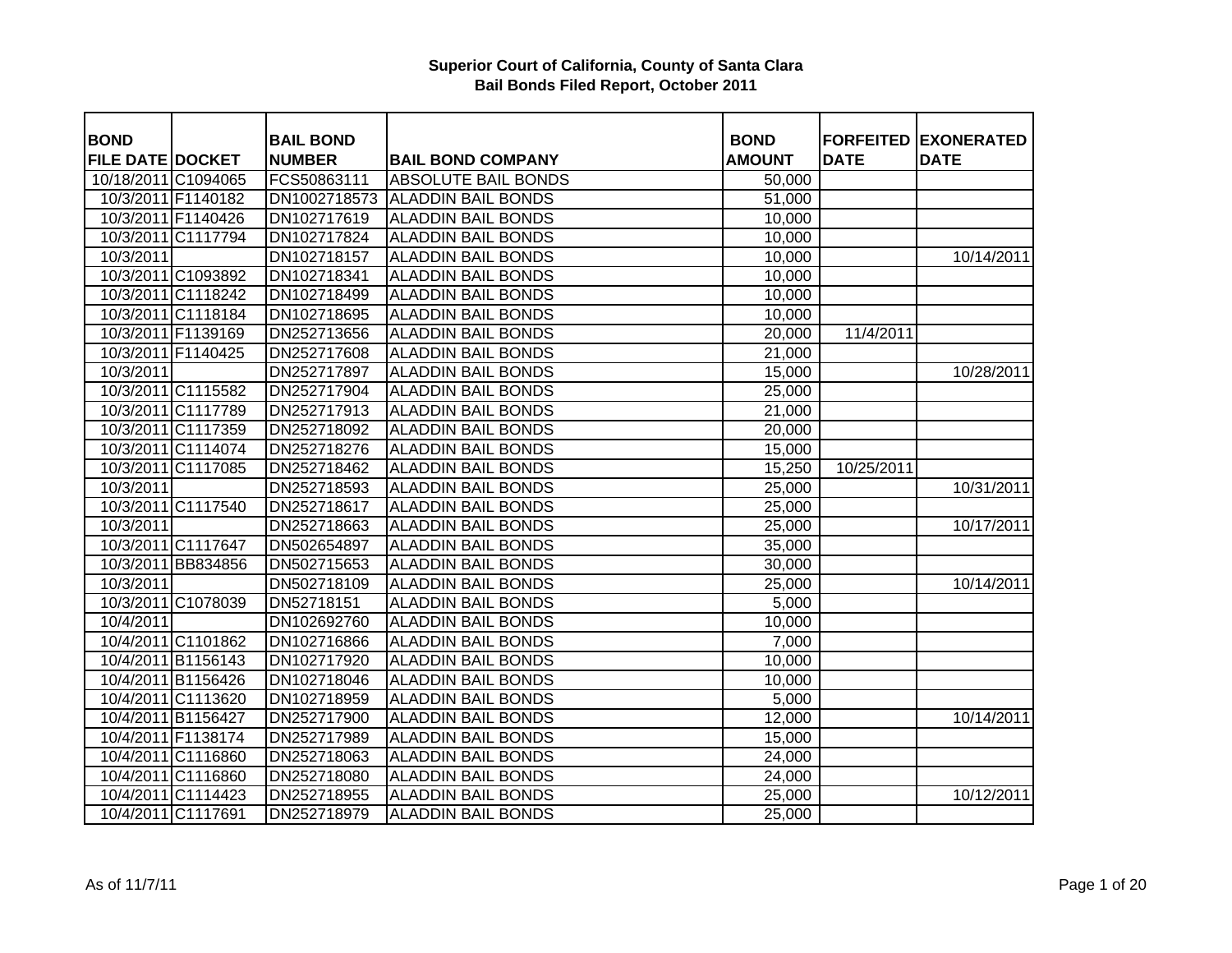| <b>BOND</b>             |                    | <b>BAIL BOND</b> |                           | <b>BOND</b>   |             | <b>FORFEITED EXONERATED</b> |
|-------------------------|--------------------|------------------|---------------------------|---------------|-------------|-----------------------------|
| <b>FILE DATE DOCKET</b> |                    | <b>NUMBER</b>    | <b>BAIL BOND COMPANY</b>  | <b>AMOUNT</b> | <b>DATE</b> | <b>DATE</b>                 |
|                         | 10/4/2011 F1137408 | DN502718019      | <b>ALADDIN BAIL BONDS</b> | 35,000        |             |                             |
|                         | 10/4/2011 C1115660 | DN502718982      | <b>ALADDIN BAIL BONDS</b> | 35,000        |             |                             |
|                         | 10/4/2011 C1117756 | DN52694540       | <b>ALADDIN BAIL BONDS</b> | 5,000         |             |                             |
|                         | 10/4/2011 C1107036 | DN52716975       | <b>ALADDIN BAIL BONDS</b> | 5,000         |             |                             |
|                         | 10/4/2011 C1095921 | DN52718773       | <b>ALADDIN BAIL BONDS</b> | 1,000         |             |                             |
|                         | 10/4/2011 C1105939 | DN52718774       | <b>ALADDIN BAIL BONDS</b> | 5,000         |             |                             |
|                         | 10/4/2011 C1198937 | DN52718775       | <b>ALADDIN BAIL BONDS</b> | 2,000         |             |                             |
|                         | 10/4/2011 C1112131 | DN52718878       | <b>ALADDIN BAIL BONDS</b> | 5,000         |             |                             |
|                         | 10/4/2011 C1105119 | DN52718996       | <b>ALADDIN BAIL BONDS</b> | 1,000         |             |                             |
|                         | 10/5/2011 C1113185 | DN1002719206     | <b>ALADDIN BAIL BONDS</b> | 75,000        |             |                             |
|                         | 10/5/2011 C1079455 | DN102717879      | <b>ALADDIN BAIL BONDS</b> | 10,000        |             |                             |
|                         | 10/5/2011 C1197034 | DN102719128      | <b>ALADDIN BAIL BONDS</b> | 10,000        |             |                             |
|                         | 10/5/2011 C1113919 | DN102719232      | <b>ALADDIN BAIL BONDS</b> | 7,500         |             |                             |
|                         | 10/5/2011 BB938078 | DN252719127      | <b>ALADDIN BAIL BONDS</b> | 25,000        |             |                             |
|                         | 10/5/2011 C1114239 | DN502719152      | <b>ALADDIN BAIL BONDS</b> | 50,000        |             |                             |
|                         | 10/5/2011 C1094728 | DN52718156       | <b>ALADDIN BAIL BONDS</b> | 5,000         |             |                             |
| 10/5/2011               |                    | DN52719159       | <b>ALADDIN BAIL BONDS</b> | 2,000         |             |                             |
|                         | 10/6/2011 C1117537 | DN1002719478     | <b>ALADDIN BAIL BONDS</b> | 57,000        |             |                             |
|                         | 10/6/2011 B1156476 | DN102719004      | <b>ALADDIN BAIL BONDS</b> | 10,000        |             | 10/17/2011                  |
|                         | 10/6/2011 F1140025 | DN102719230      | <b>ALADDIN BAIL BONDS</b> | 10,000        |             |                             |
|                         | 10/6/2011 F1139594 | DN102719231      | <b>ALADDIN BAIL BONDS</b> | 7,000         |             | 11/2/2011                   |
|                         | 10/6/2011 C1093352 | DN102719440      | <b>ALADDIN BAIL BONDS</b> | 10,000        |             | 10/19/2011                  |
|                         | 10/6/2011 BB405100 | DN252718899      | <b>ALADDIN BAIL BONDS</b> | 15,000        |             |                             |
|                         | 10/6/2011 BB832292 | DN252719437      | <b>ALADDIN BAIL BONDS</b> | 20,000        |             |                             |
|                         | 10/6/2011 B1156357 | DN502719007      | <b>ALADDIN BAIL BONDS</b> | 27,000        |             |                             |
|                         | 10/6/2011 C1117544 | DN502719367      | <b>ALADDIN BAIL BONDS</b> | 35,000        |             |                             |
|                         | 10/6/2011 C1115305 | DN52718225       | <b>ALADDIN BAIL BONDS</b> | 5,000         |             |                             |
|                         | 10/6/2011 FF930192 | DN52718760       | <b>ALADDIN BAIL BONDS</b> | 5,000         |             |                             |
| 10/6/2011               |                    | DN52718898       | <b>ALADDIN BAIL BONDS</b> | 5,000         |             |                             |
|                         | 10/6/2011 B1153261 | DN52719233       | <b>ALADDIN BAIL BONDS</b> | 5,000         |             |                             |
|                         | 10/7/2011 C1106267 | DN1002719480     | <b>ALADDIN BAIL BONDS</b> | 61,000        |             |                             |
|                         | 10/7/2011 C1110172 | DN102719627      | <b>ALADDIN BAIL BONDS</b> | 5,000         |             |                             |
| 10/7/2011               |                    | DN252719623      | <b>ALADDIN BAIL BONDS</b> | 25,000        |             |                             |
| 10/7/2011               |                    | DN252719772      | <b>ALADDIN BAIL BONDS</b> | 12,000        |             |                             |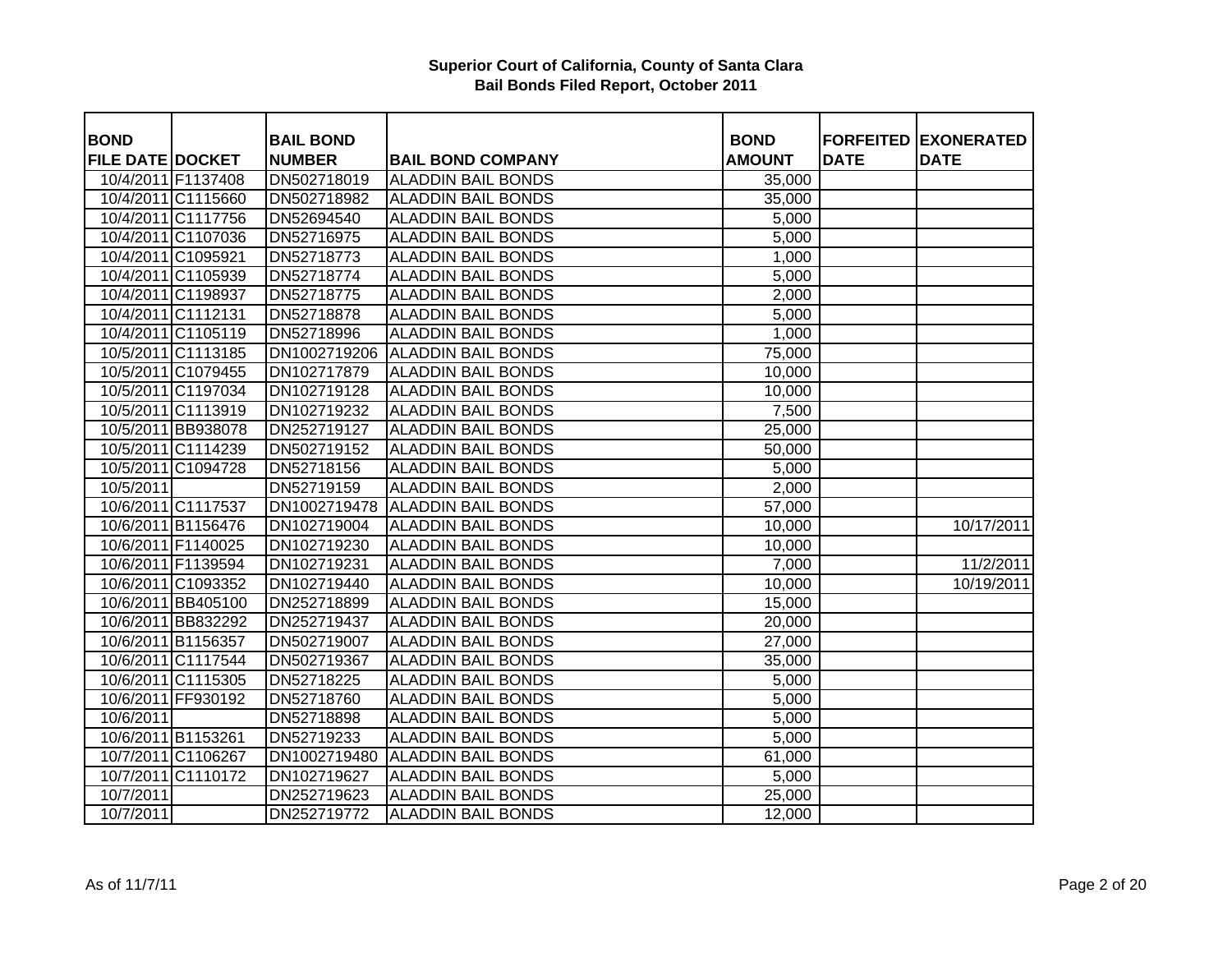| <b>BOND</b>             |                    | <b>BAIL BOND</b> |                           | <b>BOND</b>   |             | <b>FORFEITED EXONERATED</b> |
|-------------------------|--------------------|------------------|---------------------------|---------------|-------------|-----------------------------|
| <b>FILE DATE DOCKET</b> |                    | <b>NUMBER</b>    | <b>BAIL BOND COMPANY</b>  | <b>AMOUNT</b> | <b>DATE</b> | <b>DATE</b>                 |
|                         | 10/7/2011 C1104556 | DN502719580      | <b>ALADDIN BAIL BONDS</b> | 50,000        |             |                             |
|                         | 10/7/2011 C1101265 | DN52719635       | <b>ALADDIN BAIL BONDS</b> | 5,000         |             |                             |
|                         | 10/7/2011 C1093137 | DN52719653       | <b>ALADDIN BAIL BONDS</b> | 2,000         |             |                             |
|                         |                    |                  | <b>ALADDIN BAIL BONDS</b> |               |             |                             |
|                         | 10/7/2011 C1083122 | DN52719741       |                           | 5,000         |             |                             |
|                         | 10/7/2011 C1089710 | DN52719742       | <b>ALADDIN BAIL BONDS</b> | 5,000         |             |                             |
|                         | 10/7/2011 C1080712 | DN52719743       | <b>ALADDIN BAIL BONDS</b> | 5,000         |             |                             |
|                         | 10/7/2011 F1036182 | DN52719762       | <b>ALADDIN BAIL BONDS</b> | 5,000         |             |                             |
|                         | 10/7/2011 C1116853 | DN52719771       | <b>ALADDIN BAIL BONDS</b> | 5,000         |             |                             |
| 10/11/2011              |                    | DN102694545      | <b>ALADDIN BAIL BONDS</b> | 10,000        |             |                             |
| 10/11/2011 C1109898     |                    | DN102694546      | <b>ALADDIN BAIL BONDS</b> | 5,000         |             |                             |
| 10/11/2011              |                    | DN102720193      | <b>ALADDIN BAIL BONDS</b> | 10,000        |             |                             |
| 10/11/2011 C1080147     |                    | DN102720204      | <b>ALADDIN BAIL BONDS</b> | 10,000        |             |                             |
| 10/11/2011 C1118691     |                    | DN102720560      | <b>ALADDIN BAIL BONDS</b> | 10,000        |             |                             |
| 10/11/2011              |                    | DN102720587      | <b>ALADDIN BAIL BONDS</b> | 5,500         |             |                             |
| 10/11/2011 B1155441     |                    | DN252719598      | <b>ALADDIN BAIL BONDS</b> | 25,000        |             |                             |
| 10/11/2011 C1118383     |                    | DN252719874      | <b>ALADDIN BAIL BONDS</b> | 10,000        |             |                             |
| 10/11/2011              |                    | DN252720000      | <b>ALADDIN BAIL BONDS</b> | 11,000        |             |                             |
| 10/11/2011 C1118572     |                    | DN252720048      | <b>ALADDIN BAIL BONDS</b> | 11,000        |             | 11/4/2011                   |
| 10/11/2011 C1118741     |                    | DN252720057      | <b>ALADDIN BAIL BONDS</b> | 25,000        |             |                             |
| 10/11/2011 C1118649     |                    | DN252720179      | <b>ALADDIN BAIL BONDS</b> | 25,000        |             |                             |
| 10/11/2011 C1117793     |                    | DN252720257      | <b>ALADDIN BAIL BONDS</b> | 11,000        |             | 10/21/2011                  |
| 10/11/2011 C1066101     |                    | DN252720279      | <b>ALADDIN BAIL BONDS</b> | 25,000        |             |                             |
| 10/11/2011 C1080405     |                    | DN252720315      | <b>ALADDIN BAIL BONDS</b> | 15,000        |             |                             |
| 10/11/2011              |                    | DN252720364      | <b>ALADDIN BAIL BONDS</b> | 20,000        |             |                             |
| 10/11/2011              |                    | DN252720449      | <b>ALADDIN BAIL BONDS</b> | 25,000        |             |                             |
| 10/11/2011 CC937582     |                    | DN252720522      | <b>ALADDIN BAIL BONDS</b> | 20,000        |             |                             |
| 10/11/2011 C1081890     |                    | DN252720916      | <b>ALADDIN BAIL BONDS</b> | 15,000        |             |                             |
| 10/11/2011 C1117792     |                    | DN502719875      | <b>ALADDIN BAIL BONDS</b> | 35,000        |             |                             |
| 10/11/2011 C1068858     |                    | DN52718284       | <b>ALADDIN BAIL BONDS</b> | 5,000         |             | 10/28/2011                  |
| 10/11/2011 C1111980     |                    | DN52719822       | <b>ALADDIN BAIL BONDS</b> | 5,000         |             |                             |
| 10/11/2011 CC617979     |                    | DN52720524       | <b>ALADDIN BAIL BONDS</b> | 5,000         |             |                             |
| 10/11/2011 C1116574     |                    | DN52720586       | <b>ALADDIN BAIL BONDS</b> | 1,000         | 10/13/2011  |                             |
| 10/11/2011 C1081192     |                    | DN52720872       | <b>ALADDIN BAIL BONDS</b> | 5,000         |             |                             |
| 10/12/2011 F1140390     |                    | DN102720140      | <b>ALADDIN BAIL BONDS</b> | 10,000        |             |                             |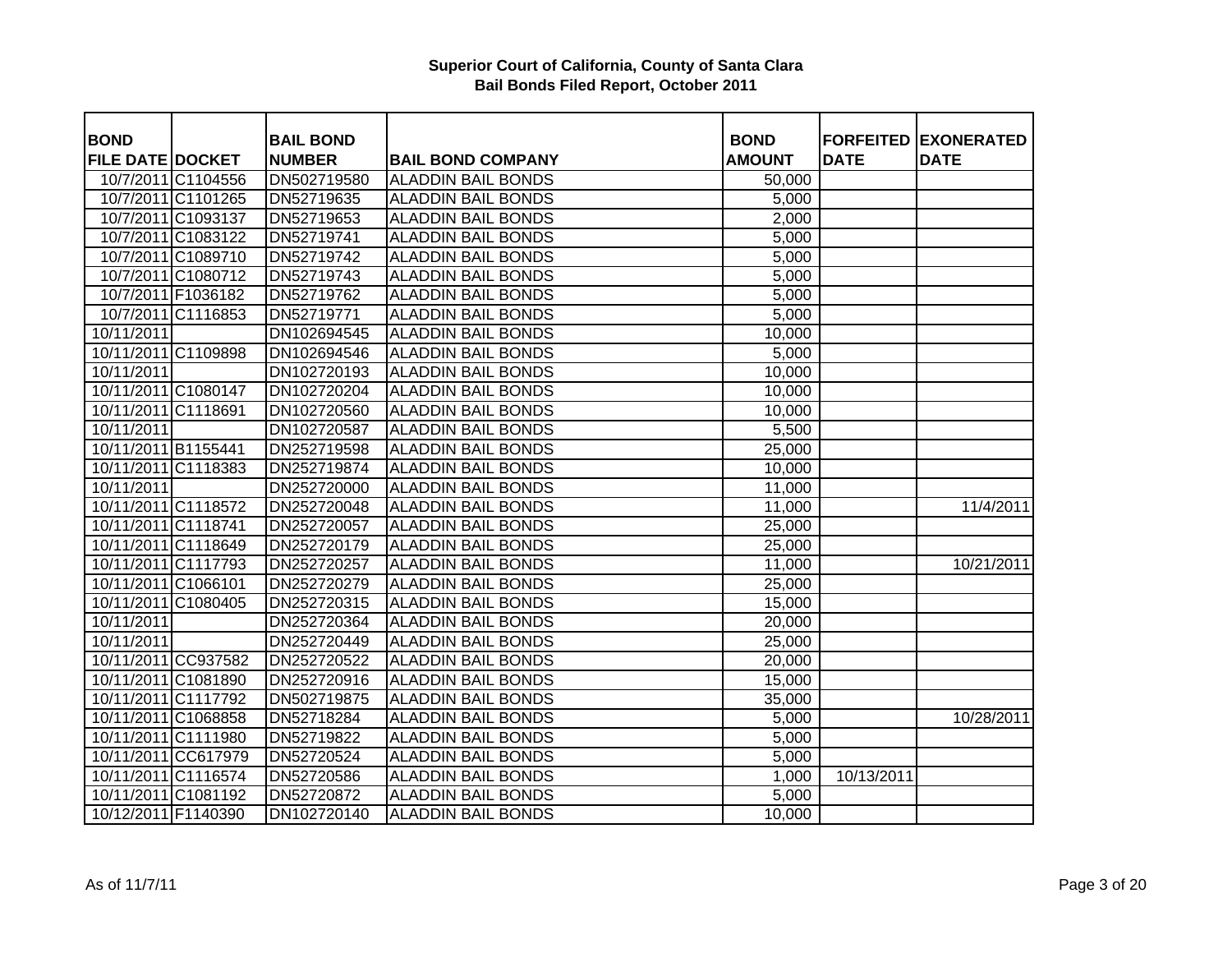| <b>BOND</b>             | <b>BAIL BOND</b> |                           | <b>BOND</b>   |             | <b>FORFEITED EXONERATED</b> |
|-------------------------|------------------|---------------------------|---------------|-------------|-----------------------------|
| <b>FILE DATE DOCKET</b> | <b>NUMBER</b>    | <b>BAIL BOND COMPANY</b>  | <b>AMOUNT</b> | <b>DATE</b> | <b>DATE</b>                 |
| 10/12/2011              | DN102720258      | <b>ALADDIN BAIL BONDS</b> | 10,000        |             |                             |
| 10/12/2011              | DN102720491      | <b>ALADDIN BAIL BONDS</b> | 10,000        |             |                             |
| 10/12/2011 B1156576     | DN252719969      | <b>ALADDIN BAIL BONDS</b> | 20,000        |             |                             |
| 10/12/2011              | DN252720256      | <b>ALADDIN BAIL BONDS</b> | 22,500        |             |                             |
| 10/12/2011              | DN252720532      | <b>ALADDIN BAIL BONDS</b> | 25,000        |             |                             |
| 10/12/2011              | DN252720767      | <b>ALADDIN BAIL BONDS</b> | 25,000        |             |                             |
| 10/12/2011 F1140305     | DN252720915      | <b>ALADDIN BAIL BONDS</b> | 16,000        |             |                             |
| 10/12/2011 C1112944     | DN252721066      | <b>ALADDIN BAIL BONDS</b> | 5,000         |             | 10/24/2011                  |
| 10/12/2011 C1111276     | DN252721078      | <b>ALADDIN BAIL BONDS</b> | 15,000        |             |                             |
| 10/12/2011 C1113746     | DN252721085      | <b>ALADDIN BAIL BONDS</b> | 16,000        |             |                             |
| 10/12/2011 F1139626     | DN502720020      | <b>ALADDIN BAIL BONDS</b> | 50,000        |             | 10/21/2011                  |
| 10/12/2011 B1156576     | DN502720864      | <b>ALADDIN BAIL BONDS</b> | 30,000        |             |                             |
| 10/12/2011              | DN52719823       | <b>ALADDIN BAIL BONDS</b> | 5,000         |             |                             |
| 10/13/2011 C1114927     | DN102694547      | <b>ALADDIN BAIL BONDS</b> | 10,000        |             |                             |
| 10/13/2011 F1140408     | DN102720996      | <b>ALADDIN BAIL BONDS</b> | 10,000        |             |                             |
| 10/13/2011 C1199906     | DN102721305      | <b>ALADDIN BAIL BONDS</b> | 7,500         |             |                             |
| 10/13/2011 C1117787     | DN252721328      | <b>ALADDIN BAIL BONDS</b> | 25,000        |             |                             |
| 10/13/2011              | DN252721332      | <b>ALADDIN BAIL BONDS</b> | 25,000        |             |                             |
| 10/13/2011 C1105579     | DN502717494      | <b>ALADDIN BAIL BONDS</b> | 30,000        |             |                             |
| 10/13/2011 C1112719     | DN52719924       | <b>ALADDIN BAIL BONDS</b> | 5,000         |             |                             |
| 10/13/2011 C1089869     | DN52721133       | <b>ALADDIN BAIL BONDS</b> | 1,000         | 10/20/2011  |                             |
| 10/14/2011 C1199779     | DN102721409      | <b>ALADDIN BAIL BONDS</b> | 5,000         |             |                             |
| 10/14/2011              | DN102721552      | <b>ALADDIN BAIL BONDS</b> | 10,000        |             |                             |
| 10/14/2011 C1115510     | DN252694878      | <b>ALADDIN BAIL BONDS</b> | 20,000        |             |                             |
| 10/14/2011 C1081428     | DN252721435      | <b>ALADDIN BAIL BONDS</b> | 15,000        |             |                             |
| 10/14/2011 C1114486     | DN252721639      | <b>ALADDIN BAIL BONDS</b> | 15,000        |             |                             |
| 10/14/2011 F1140394     | DN502721134      | <b>ALADDIN BAIL BONDS</b> | 25,000        |             |                             |
| 10/17/2011 C1114136     | DN102719935      | <b>ALADDIN BAIL BONDS</b> | 10,000        |             |                             |
| 10/17/2011 B1156593     | DN102721423      | <b>ALADDIN BAIL BONDS</b> | 10,000        |             |                             |
| 10/17/2011 C1080450     | DN102721861      | <b>ALADDIN BAIL BONDS</b> | 10,000        |             |                             |
| 10/17/2011 B1156164     | DN252721205      | <b>ALADDIN BAIL BONDS</b> | 25,000        |             |                             |
| 10/17/2011 B1156221     | DN252721361      | <b>ALADDIN BAIL BONDS</b> | 10,000        |             |                             |
| 10/17/2011 C1069172     | DN252721626      | <b>ALADDIN BAIL BONDS</b> | 20,000        |             |                             |
| 10/17/2011 CC616263     | DN252721628      | <b>ALADDIN BAIL BONDS</b> | 25,000        |             |                             |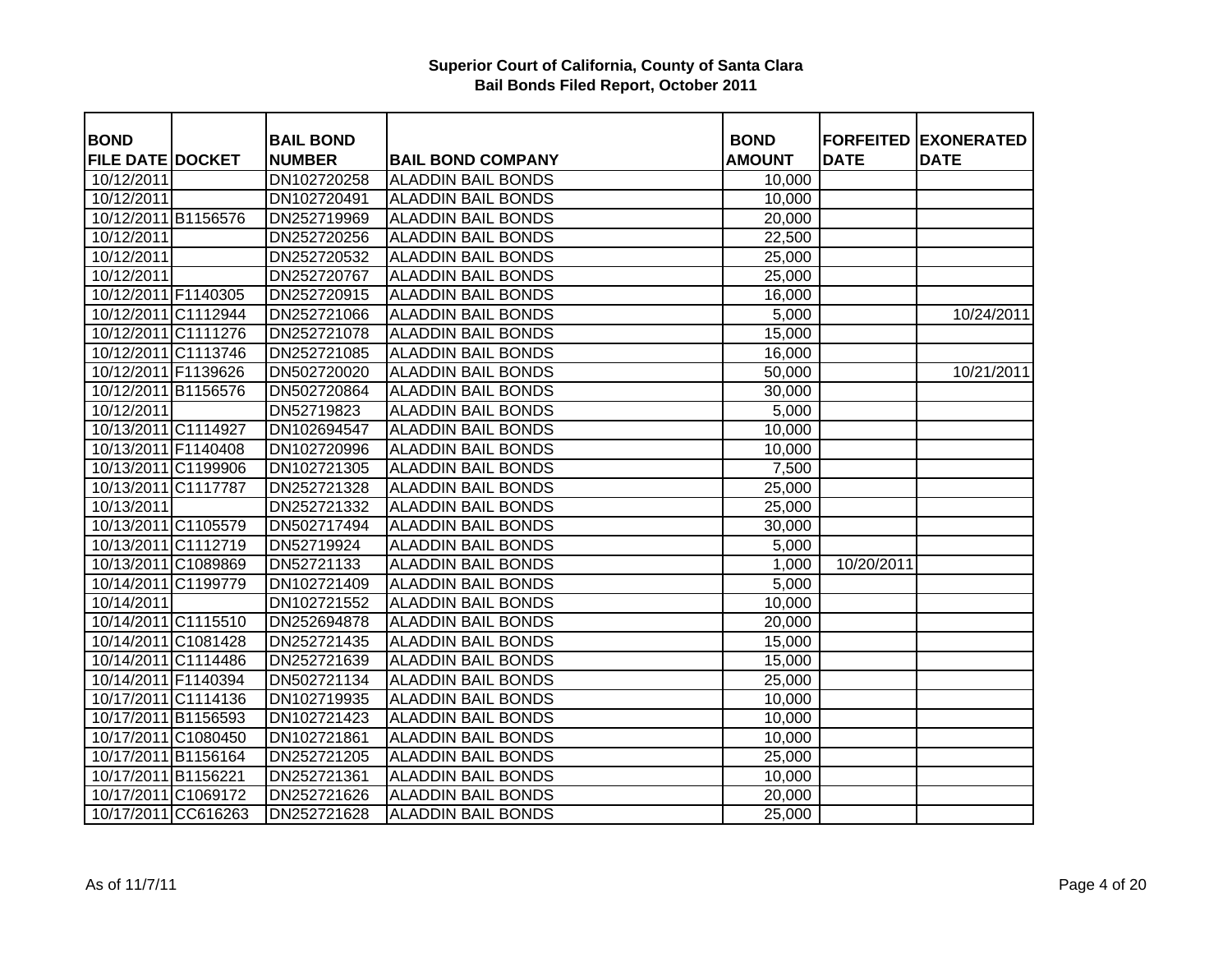| <b>BOND</b>                           | <b>BAIL BOND</b>             |                                                       | <b>BOND</b>             |             | <b>FORFEITED EXONERATED</b> |
|---------------------------------------|------------------------------|-------------------------------------------------------|-------------------------|-------------|-----------------------------|
| <b>FILE DATE DOCKET</b><br>10/17/2011 | <b>NUMBER</b><br>DN252722078 | <b>BAIL BOND COMPANY</b><br><b>ALADDIN BAIL BONDS</b> | <b>AMOUNT</b><br>25,000 | <b>DATE</b> | <b>DATE</b>                 |
| 10/17/2011 C1115966                   | DN252722132                  | <b>ALADDIN BAIL BONDS</b>                             | 10,000                  |             |                             |
| 10/17/2011 C1117141                   | DN252722503                  | <b>ALADDIN BAIL BONDS</b>                             | 25,000                  |             |                             |
|                                       | DN502722491                  | <b>ALADDIN BAIL BONDS</b>                             |                         |             |                             |
| 10/17/2011 CC951557                   |                              |                                                       | 40,000                  |             |                             |
| 10/17/2011 CC938247                   | DN502722492                  | <b>ALADDIN BAIL BONDS</b>                             | 40,000                  |             |                             |
| 10/17/2011 B1156486                   | DN52721437                   | <b>ALADDIN BAIL BONDS</b>                             | 1,000                   |             |                             |
| 10/17/2011 C1096173                   | DN52722126                   | <b>ALADDIN BAIL BONDS</b>                             | 5,000                   |             |                             |
| 10/17/2011 C1114973                   | DN52722446                   | <b>ALADDIN BAIL BONDS</b>                             | 5,000                   |             |                             |
| 10/18/2011 C1104893                   | DN102721083                  | <b>ALADDIN BAIL BONDS</b>                             | 10,000                  |             |                             |
| 10/18/2011 C1115630                   | DN102721482                  | <b>ALADDIN BAIL BONDS</b>                             | 10,000                  |             |                             |
| 10/18/2011 C1114889                   | DN102721533                  | <b>ALADDIN BAIL BONDS</b>                             | 10,000                  |             |                             |
| 10/18/2011                            | DN102722761                  | <b>ALADDIN BAIL BONDS</b>                             | 10,000                  |             |                             |
| 10/18/2011 C1118681                   | DN252722615                  | <b>ALADDIN BAIL BONDS</b>                             | 25,000                  |             |                             |
| 10/18/2011 C1117199                   | DN252722620                  | <b>ALADDIN BAIL BONDS</b>                             | 25,000                  |             |                             |
| 10/18/2011 C1107905                   | DN52721224                   | <b>ALADDIN BAIL BONDS</b>                             | 5,000                   |             |                             |
| 10/18/2011 C1113884                   | DN52721446                   | <b>ALADDIN BAIL BONDS</b>                             | 5,000                   |             |                             |
| 10/18/2011 F1034933                   | DN52721597                   | <b>ALADDIN BAIL BONDS</b>                             | 5,000                   |             |                             |
| $\overline{10}/18/2011$               | DN52721914                   | <b>ALADDIN BAIL BONDS</b>                             | 1,000                   |             |                             |
| 10/18/2011 C1118821                   | DN52722603                   | <b>ALADDIN BAIL BONDS</b>                             | 1,000                   |             |                             |
| 10/18/2011                            | DN52722756                   | <b>ALADDIN BAIL BONDS</b>                             | 5,000                   |             |                             |
| 10/19/2011 B1156427                   | DN1002721942                 | <b>ALADDIN BAIL BONDS</b>                             | 62,000                  |             |                             |
| 10/19/2011 C1118495                   | DN102694871                  | <b>ALADDIN BAIL BONDS</b>                             | 10,000                  |             |                             |
| 10/19/2011 C1112578                   | DN102722807                  | <b>ALADDIN BAIL BONDS</b>                             | 120,000                 |             |                             |
| 10/19/2011 F1140509                   | DN252721647                  | <b>ALADDIN BAIL BONDS</b>                             | 11,000                  |             |                             |
| 10/19/2011 C1115310                   | DN252722886                  | <b>ALADDIN BAIL BONDS</b>                             | 10,000                  |             | 10/25/2011                  |
| 10/19/2011 C1114448                   | DN252723037                  | <b>ALADDIN BAIL BONDS</b>                             | 15,000                  |             |                             |
| 10/19/2011                            | DN502722892                  | <b>ALADDIN BAIL BONDS</b>                             | 25,000                  |             |                             |
| 10/19/2011 C1117817                   | DN52722990                   | <b>ALADDIN BAIL BONDS</b>                             | 5,000                   |             | 10/25/2011                  |
| 10/20/2011                            | DN102722260                  | <b>ALADDIN BAIL BONDS</b>                             | 10,000                  |             |                             |
| 10/20/2011                            | DN102723034                  | <b>ALADDIN BAIL BONDS</b>                             | 10,000                  |             |                             |
| 10/20/2011                            | DN102723081                  | <b>ALADDIN BAIL BONDS</b>                             | 10,000                  |             |                             |
| 10/20/2011 C1107249                   | DN102723211                  | <b>ALADDIN BAIL BONDS</b>                             | 10,000                  |             |                             |
| 10/20/2011 C1109881                   | DN102723212                  | <b>ALADDIN BAIL BONDS</b>                             | 10,000                  |             |                             |
| 10/20/2011 C1115946                   | DN102723272                  | <b>ALADDIN BAIL BONDS</b>                             | 10,000                  |             |                             |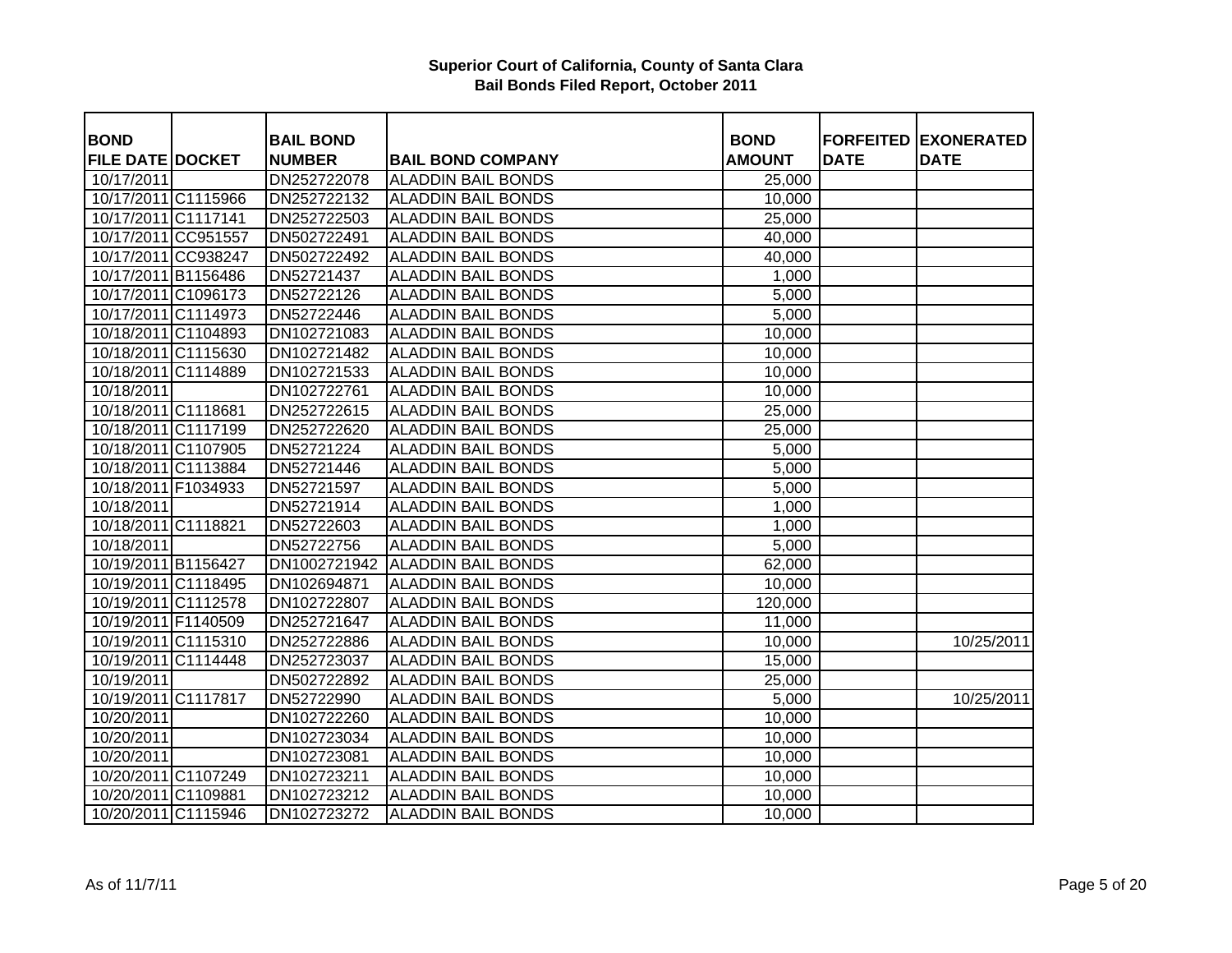| <b>BOND</b>             | <b>BAIL BOND</b> |                           | <b>BOND</b>   |             | <b>FORFEITED EXONERATED</b> |
|-------------------------|------------------|---------------------------|---------------|-------------|-----------------------------|
| <b>FILE DATE DOCKET</b> | <b>NUMBER</b>    | <b>BAIL BOND COMPANY</b>  | <b>AMOUNT</b> | <b>DATE</b> | <b>DATE</b>                 |
| 10/20/2011 CC957427     | DN252721705      | <b>ALADDIN BAIL BONDS</b> | 2,000         |             |                             |
| 10/20/2011 B1155552     | DN252721953      | <b>ALADDIN BAIL BONDS</b> | 10,000        | 10/25/2011  |                             |
| 10/20/2011 B1153883     | DN252722131      | <b>ALADDIN BAIL BONDS</b> | 15,000        |             |                             |
| 10/20/2011              | DN252722402      | <b>ALADDIN BAIL BONDS</b> | 11,000        |             |                             |
| 10/20/2011 C1115719     | DN252723139      | <b>ALADDIN BAIL BONDS</b> | 25,000        |             |                             |
| 10/20/2011 C1118026     | DN502723173      | <b>ALADDIN BAIL BONDS</b> | 50,000        |             |                             |
| 10/20/2011 C1092696     | DN502723224      | <b>ALADDIN BAIL BONDS</b> | 30,000        |             |                             |
| 10/20/2011 B1153712     | DN52721293       | <b>ALADDIN BAIL BONDS</b> | 5,000         |             |                             |
| 10/20/2011 B1154084     | DN52721333       | <b>ALADDIN BAIL BONDS</b> | 5,000         |             |                             |
| 10/20/2011 B1045644     | DN5272396        | <b>ALADDIN BAIL BONDS</b> | 5,000         |             |                             |
| 10/21/2011              | DN102723304      | <b>ALADDIN BAIL BONDS</b> | 10,000        |             |                             |
| 10/21/2011 C1118571     | DN252694879      | <b>ALADDIN BAIL BONDS</b> | 25,000        |             |                             |
| 10/21/2011 F1139671     | DN252723148      | <b>ALADDIN BAIL BONDS</b> | 15,000        |             |                             |
| 10/21/2011 C1100830     | DN52721975       | <b>ALADDIN BAIL BONDS</b> | 1,000         |             |                             |
| 10/24/2011 C1117816     | DN102723627      | <b>ALADDIN BAIL BONDS</b> | 10,000        |             |                             |
| 10/24/2011              | DN102724389      | <b>ALADDIN BAIL BONDS</b> | 10,000        |             |                             |
| 10/24/2011              | DN1502724033     | <b>ALADDIN BAIL BONDS</b> | 101,000       |             |                             |
| 10/24/2011              | DN252723278      | <b>ALADDIN BAIL BONDS</b> | 25,000        |             |                             |
| 10/24/2011              | DN252724012      | <b>ALADDIN BAIL BONDS</b> | 15,000        |             |                             |
| 10/24/2011              | DN252724062      | <b>ALADDIN BAIL BONDS</b> | 15,000        |             |                             |
| 10/24/2011              | DN252724416      | <b>ALADDIN BAIL BONDS</b> | 25,000        |             |                             |
| 10/24/2011              | DN502723924      | <b>ALADDIN BAIL BONDS</b> | 26,000        |             |                             |
| 10/24/2011 C1118680     | DN502723935      | <b>ALADDIN BAIL BONDS</b> | 32,000        |             |                             |
| 10/24/2011              | DN502723954      | <b>ALADDIN BAIL BONDS</b> | 30,000        |             |                             |
| 10/24/2011              | DN502724366      | <b>ALADDIN BAIL BONDS</b> | 35,000        |             |                             |
| 10/24/2011              | DN52723605       | <b>ALADDIN BAIL BONDS</b> | 500           |             |                             |
| 10/24/2011              | DN52724227       | <b>ALADDIN BAIL BONDS</b> | 5,000         |             |                             |
| 10/24/2011              | DN52724405       | <b>ALADDIN BAIL BONDS</b> | 1,000         |             |                             |
| 10/25/2011 C1111734     | DN1002724080     | <b>ALADDIN BAIL BONDS</b> | 100,000       |             |                             |
| 10/25/2011 C1114160     | DN102722566      | <b>ALADDIN BAIL BONDS</b> | 10,000        |             |                             |
| 10/25/2011 F1137605     | DN102724179      | <b>ALADDIN BAIL BONDS</b> | 10,000        |             |                             |
| 10/25/2011 B1156838     | DN102724407      | <b>ALADDIN BAIL BONDS</b> | 10,000        |             |                             |
| 10/25/2011 C1086486     | DN102724636      | <b>ALADDIN BAIL BONDS</b> | 10,000        |             |                             |
| 10/25/2011              | DN102724688      | <b>ALADDIN BAIL BONDS</b> | 10,000        |             |                             |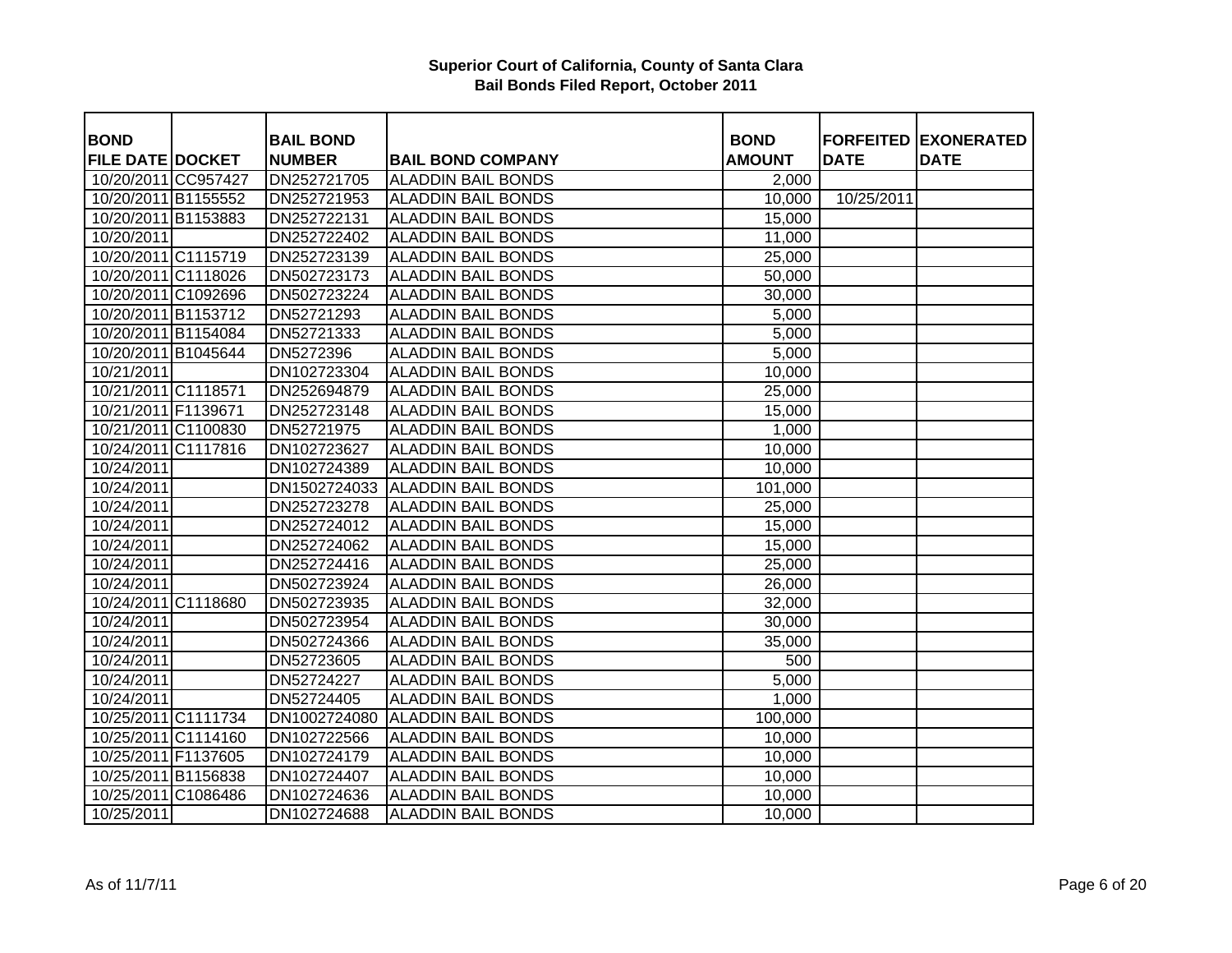| <b>BOND</b>             | <b>BAIL BOND</b> |                           | <b>BOND</b>      |             | <b>FORFEITED EXONERATED</b> |
|-------------------------|------------------|---------------------------|------------------|-------------|-----------------------------|
| <b>FILE DATE DOCKET</b> | <b>NUMBER</b>    | <b>BAIL BOND COMPANY</b>  | <b>AMOUNT</b>    | <b>DATE</b> | <b>DATE</b>                 |
| 10/25/2011 C1117586     | DN2502720014     | <b>ALADDIN BAIL BONDS</b> | 25,000           |             |                             |
| 10/25/2011 C1118005     | DN252723696      | <b>ALADDIN BAIL BONDS</b> | 25,000           |             |                             |
| 10/25/2011 B1156733     | DN252724154      | <b>ALADDIN BAIL BONDS</b> | 25,000           |             |                             |
| 10/25/2011              | DN252724494      | <b>ALADDIN BAIL BONDS</b> | 25,000           |             |                             |
| 10/25/2011              | DN252724496      | <b>ALADDIN BAIL BONDS</b> | 25,000           |             |                             |
| 10/25/2011 CC959960     | DN252724635      | <b>ALADDIN BAIL BONDS</b> | 15,000           |             | 10/31/2011                  |
| 10/25/2011 C1112879     | DN502723972      | <b>ALADDIN BAIL BONDS</b> | 50,000           |             |                             |
| 10/25/2011 C1118659     | DN502724512      | <b>ALADDIN BAIL BONDS</b> | 30,000           |             |                             |
| 10/25/2011 C1116790     | DN502724634      | <b>ALADDIN BAIL BONDS</b> | 36,500           |             |                             |
| 10/25/2011 C1115314     | DN52723936       | <b>ALADDIN BAIL BONDS</b> | 5,000            |             |                             |
| 10/25/2011              | DN52724668       | <b>ALADDIN BAIL BONDS</b> | 5,000            |             |                             |
| 10/26/2011 B1153292     | DN102723010      | <b>ALADDIN BAIL BONDS</b> | 10,000           |             |                             |
| 10/26/2011              | DN102724843      | <b>ALADDIN BAIL BONDS</b> | 10,000           |             |                             |
| 10/26/2011 C1068345     | DN252723164      | <b>ALADDIN BAIL BONDS</b> | 25,000           |             |                             |
| 10/26/2011 B1153635     | DN502724349      | <b>ALADDIN BAIL BONDS</b> |                  |             |                             |
| 10/27/2011 C1197156     | DN252721850      | <b>ALADDIN BAIL BONDS</b> | 35,000<br>25,000 |             |                             |
| 10/27/2011 C1196937     | DN252723727      | <b>ALADDIN BAIL BONDS</b> |                  |             |                             |
|                         |                  | <b>ALADDIN BAIL BONDS</b> | 25,000           |             |                             |
| 10/27/2011 C1111018     | DN252724110      | <b>ALADDIN BAIL BONDS</b> | 15,000           |             |                             |
| 10/27/2011 C1118496     | DN252725019      |                           | 17,000           |             |                             |
| 10/27/2011 C1118482     | DN252725159      | <b>ALADDIN BAIL BONDS</b> | 21,000           |             |                             |
| 10/27/2011 C1116007     | DN252725175      | <b>ALADDIN BAIL BONDS</b> | 20,000           |             |                             |
| 10/27/2011              | DN502724748      | <b>ALADDIN BAIL BONDS</b> | 30,000           |             |                             |
| 10/27/2011 F1140475     | DN502724981      | <b>ALADDIN BAIL BONDS</b> | 50,000           |             |                             |
| 10/28/2011 C1117144     | DN102721907      | <b>ALADDIN BAIL BONDS</b> | 10,000           |             |                             |
| 10/28/2011 B1050480     | DN102724661      | <b>ALADDIN BAIL BONDS</b> | 10,000           |             |                             |
| 10/28/2011 C1199349     | DN102725313      | <b>ALADDIN BAIL BONDS</b> | 5,000            |             |                             |
| 10/28/2011 C1116029     | DN102725382      | <b>ALADDIN BAIL BONDS</b> | 10,000           |             |                             |
| 10/28/2011              | DN252725224      | <b>ALADDIN BAIL BONDS</b> | 15,000           |             |                             |
| 10/28/2011              | DN252725293      | <b>ALADDIN BAIL BONDS</b> | 25,000           |             |                             |
| 10/28/2011              | DN502725197      | <b>ALADDIN BAIL BONDS</b> | 30,000           |             |                             |
| 10/28/2011 C1115437     | DN52725309       | <b>ALADDIN BAIL BONDS</b> | 3,500            |             |                             |
| 10/28/2011 C1114773     | DN52725310       | <b>ALADDIN BAIL BONDS</b> | 1,000            |             |                             |
| 10/28/2011 C1093648     | DN52725311       | <b>ALADDIN BAIL BONDS</b> | 5,000            |             |                             |
| 10/28/2011 C1095083     | DN52725312       | <b>ALADDIN BAIL BONDS</b> | 5,000            |             |                             |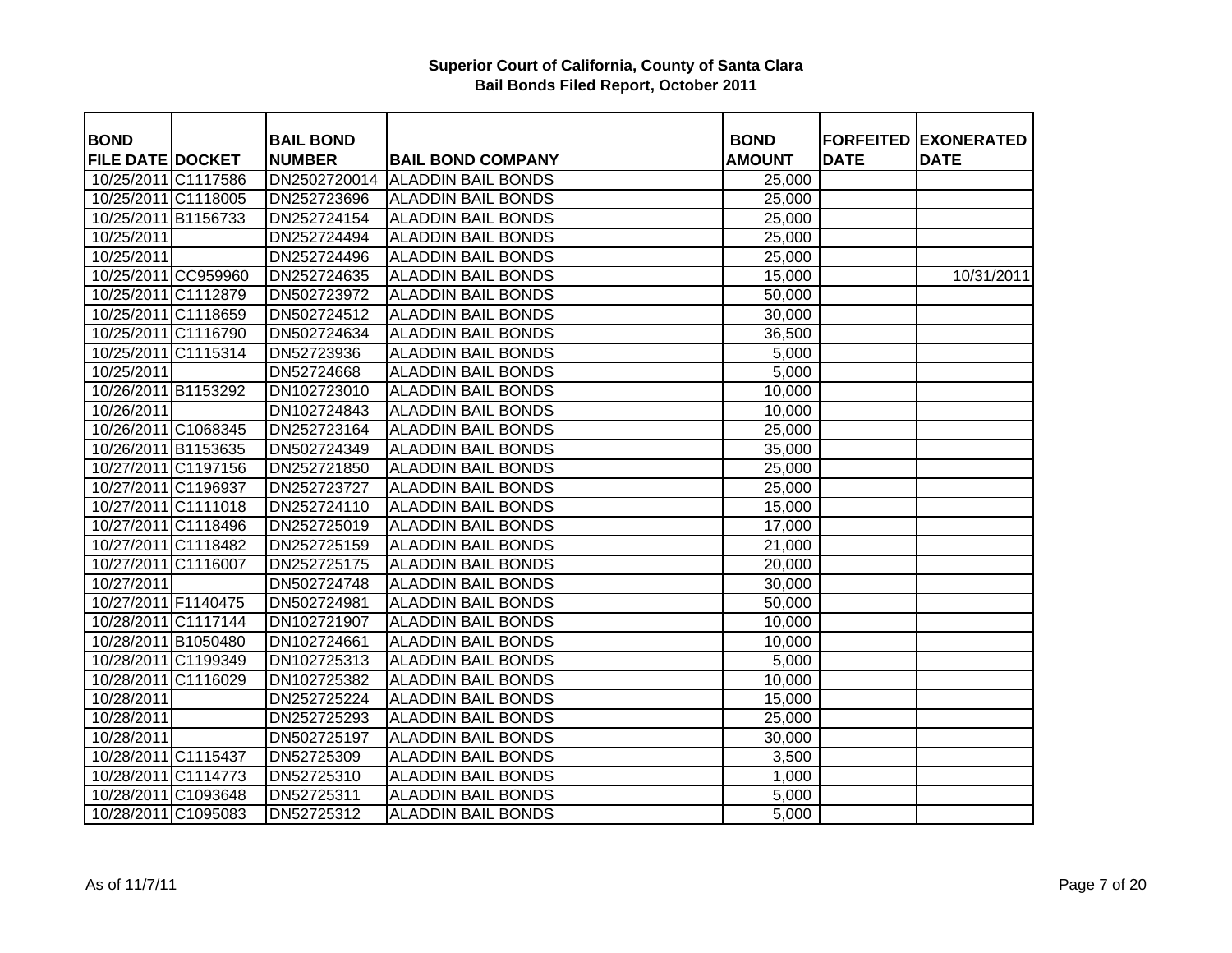| <b>BOND</b>             |                    | <b>BAIL BOND</b> |                                | <b>BOND</b>   |             | <b>FORFEITED EXONERATED</b> |
|-------------------------|--------------------|------------------|--------------------------------|---------------|-------------|-----------------------------|
| <b>FILE DATE DOCKET</b> |                    | <b>NUMBER</b>    | <b>BAIL BOND COMPANY</b>       | <b>AMOUNT</b> | <b>DATE</b> | <b>DATE</b>                 |
| 10/31/2011              |                    | DN102725503      | <b>ALADDIN BAIL BONDS</b>      | 10,000        |             |                             |
| 10/31/2011 C1118486     |                    | DN102725741      | <b>ALADDIN BAIL BONDS</b>      | 10,000        | 10/31/2011  |                             |
| 10/31/2011              |                    | DN102725773      | <b>ALADDIN BAIL BONDS</b>      | 10,000        |             |                             |
| 10/31/2011 B1155514     |                    | DN102726021      | <b>ALADDIN BAIL BONDS</b>      | 10,000        |             | 10/31/2011                  |
| 10/31/2011              |                    | DN102726162      | <b>ALADDIN BAIL BONDS</b>      | 10,000        |             |                             |
| 10/31/2011              |                    | DN102726167      | <b>ALADDIN BAIL BONDS</b>      | 10,000        |             |                             |
| 10/31/2011              |                    | DN102726209      | <b>ALADDIN BAIL BONDS</b>      | 10,000        |             |                             |
| 10/31/2011 C1103603     |                    | DN252725634      | <b>ALADDIN BAIL BONDS</b>      | 15,000        |             |                             |
| 10/31/2011              |                    | DN252725960      | <b>ALADDIN BAIL BONDS</b>      | 25,000        |             |                             |
| 10/31/2011 C1114575     |                    | DN252726037      | <b>ALADDIN BAIL BONDS</b>      | 12,000        |             |                             |
| 10/31/2011              |                    | DN252726186      | <b>ALADDIN BAIL BONDS</b>      | 15,000        |             |                             |
| 10/31/2011              |                    | DN252726280      | <b>ALADDIN BAIL BONDS</b>      | 25,000        |             |                             |
| 10/31/2011              |                    | DN252726310      | <b>ALADDIN BAIL BONDS</b>      | 25,000        |             |                             |
| 10/31/2011              |                    | DN252726311      | <b>ALADDIN BAIL BONDS</b>      | 15,000        |             |                             |
| 10/31/2011 B1155964     |                    | DN52725435       | <b>ALADDIN BAIL BONDS</b>      | 5,000         |             |                             |
| 10/25/2011 C1114000     |                    | T1050296940      | <b>ALEX PADILLA BAIL BONDS</b> | 10,000        |             |                             |
| 10/25/2011 C1113245     |                    | T2550296960      | <b>ALEX PADILLA BAIL BONDS</b> | 12,000        |             |                             |
| 10/12/2011 FF509662     |                    | A152178761       | ALICE CORTEZ BAIL BONDS        | 10,000        |             |                             |
| 10/12/2011 F1140342     |                    | A152178763       | ALICE CORTEZ BAIL BONDS        | 10,000        |             |                             |
| 10/13/2011 C1118155     |                    | AUL2080379       | ALICE CORTEZ BAIL BONDS        | 10,000        |             |                             |
| 10/24/2011 F1139308     |                    | A72251320        | ALICE CORTEZ BAIL BONDS        | 7,500         |             |                             |
|                         | 10/3/2011 F1035504 | 5111714511       | <b>ALL PRO BAIL BONDS</b>      | 7,500         | 11/1/2011   |                             |
| 10/3/2011               |                    |                  | 5550730710 ALL PRO BAIL BONDS  | 36,000        |             | 10/28/2011                  |
|                         | 10/3/2011 F1139583 |                  | 5801105412 ALL PRO BAIL BONDS  | 5,000         |             |                             |
|                         | 10/4/2011 BB938214 |                  | 5111680849 ALL PRO BAIL BONDS  | 7,500         |             |                             |
|                         | 10/4/2011 C1117366 |                  | 5550722407 ALL PRO BAIL BONDS  | 50,000        |             |                             |
|                         | 10/4/2011 C1117367 |                  | 5550722410 ALL PRO BAIL BONDS  | 55,000        |             |                             |
|                         | 10/4/2011 C1116430 |                  | 5801092923 ALL PRO BAIL BONDS  | 1,250         | 10/6/2011   |                             |
|                         | 10/5/2011 F1136800 |                  | 5111680852 ALL PRO BAIL BONDS  | 8,000         |             |                             |
| 10/5/2011               |                    |                  | 5550722423 ALL PRO BAIL BONDS  | 35,000        |             | 10/31/2011                  |
|                         | 10/6/2011 C1114812 |                  | 5801108174 ALL PRO BAIL BONDS  | 5,000         |             |                             |
|                         | 10/7/2011 C1100529 |                  | 5111716391 ALL PRO BAIL BONDS  | 10,000        |             |                             |
|                         | 10/7/2011 C1117016 |                  | 5111716403 ALL PRO BAIL BONDS  | 10,000        |             |                             |
| 10/11/2011              |                    |                  | 5105187853 ALL PRO BAIL BONDS  | 100,000       |             |                             |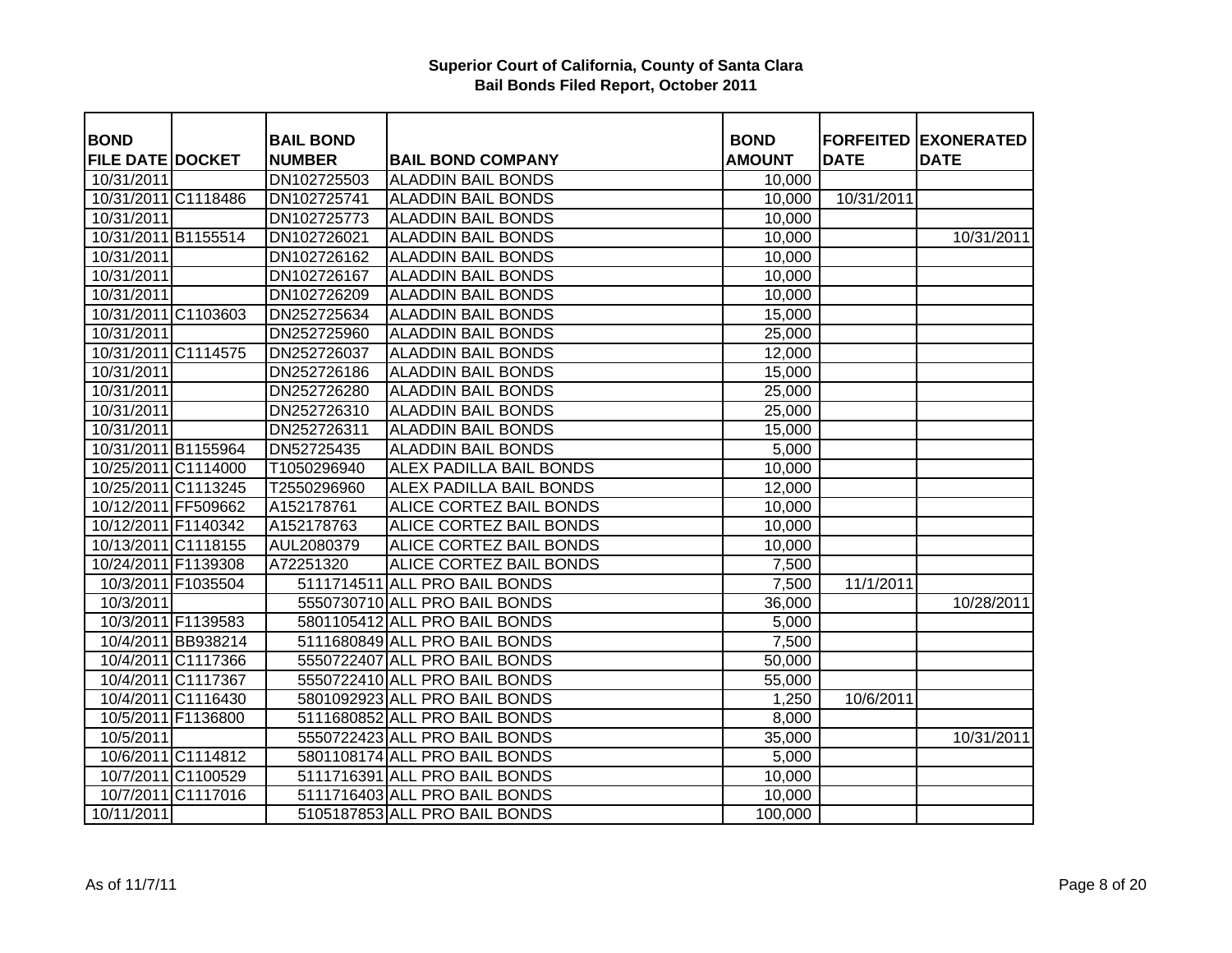| <b>BOND</b>             | <b>BAIL BOND</b> |                               | <b>BOND</b>   |             | <b>FORFEITED EXONERATED</b> |
|-------------------------|------------------|-------------------------------|---------------|-------------|-----------------------------|
| <b>FILE DATE DOCKET</b> | <b>NUMBER</b>    | <b>BAIL BOND COMPANY</b>      | <b>AMOUNT</b> | <b>DATE</b> | <b>DATE</b>                 |
| 10/11/2011 C1118383     |                  | 5271326469 ALL PRO BAIL BONDS | 22,000        |             |                             |
| 10/12/2011              |                  | 5271326456 ALL PRO BAIL BONDS | 20,000        |             |                             |
| 10/13/2011 C1113962     |                  | 5111680865 ALL PRO BAIL BONDS | 10,000        |             |                             |
| 10/13/2011 C1117714     |                  | 5111680878 ALL PRO BAIL BONDS | 10,000        |             |                             |
| 10/13/2011 C1118349     |                  | 5111721913 ALL PRO BAIL BONDS | 10,000        |             |                             |
| 10/13/2011 C1117170     |                  | 5550745879 ALL PRO BAIL BONDS | 30,000        |             |                             |
| 10/13/2011 C1115711     |                  | 5801076774 ALL PRO BAIL BONDS | 5,000         |             |                             |
| 10/14/2011 C1116255     |                  | 5801113738 ALL PRO BAIL BONDS | 3,000         |             | 10/24/2011                  |
| 10/14/2011 C1118886     |                  | 5801113741 ALL PRO BAIL BONDS | 5,250         |             |                             |
| 10/17/2011              |                  | 5111720763 ALL PRO BAIL BONDS | 10,000        |             |                             |
| 10/17/2011 C1113548     |                  | 5111721900 ALL PRO BAIL BONDS | 10,000        |             |                             |
| 10/17/2011 C1115531     |                  | 5801076761 ALL PRO BAIL BONDS | 5,000         |             |                             |
| 10/17/2011 C1113412     |                  | 5801076787 ALL PRO BAIL BONDS | 5,000         |             |                             |
| 10/17/2011 C1113878     | FCS25830471      | <b>ALL PRO BAIL BONDS</b>     | 25,000        |             |                             |
| 10/18/2011 C1116051     |                  | 5111716416 ALL PRO BAIL BONDS | 10,000        |             |                             |
| 10/19/2011 C1114397     |                  | 5105199726 ALL PRO BAIL BONDS | 85,000        |             |                             |
| 10/19/2011 F1140410     |                  | 5271326472 ALL PRO BAIL BONDS | 25,000        |             |                             |
| 10/19/2011 F1140409     |                  | 5550745882 ALL PRO BAIL BONDS | 36,000        |             |                             |
| 10/20/2011 C1115514     |                  | 5111680881 ALL PRO BAIL BONDS | 10,000        |             |                             |
| 10/20/2011 C1106809     |                  | 5801092936 ALL PRO BAIL BONDS | 5,000         |             |                             |
| 10/20/2011 C1103477     |                  | 5801092949 ALL PRO BAIL BONDS | 5,000         |             |                             |
| 10/21/2011              |                  | 5111680919 ALL PRO BAIL BONDS | 10,000        |             |                             |
| 10/21/2011 F1140377     |                  | 5271273985 ALL PRO BAIL BONDS | 25,000        |             |                             |
| 10/24/2011 C1104733     |                  | 5105198282 ALL PRO BAIL BONDS | 100,000       |             |                             |
| 10/24/2011              |                  | 5111680894 ALL PRO BAIL BONDS | 10,000        |             |                             |
| 10/24/2011              |                  | 5271274007 ALL PRO BAIL BONDS | 25,000        |             |                             |
| 10/24/2011 C1119216     |                  | 5271324580 ALL PRO BAIL BONDS | 20,000        |             |                             |
| 10/24/2011              |                  | 5271326485 ALL PRO BAIL BONDS | 20,000        |             |                             |
| 10/24/2011 C1118230     |                  | 5550745936 ALL PRO BAIL BONDS | 50,000        |             |                             |
| 10/24/2011              |                  | 5801092965 ALL PRO BAIL BONDS | 1,000         |             |                             |
| 10/24/2011 C1118023     | FCS50827008      | <b>ALL PRO BAIL BONDS</b>     | 50,000        |             |                             |
| 10/24/2011 C1118231     | FCS50827015      | <b>ALL PRO BAIL BONDS</b>     | 50,000        |             |                             |
| 10/25/2011 C1102658     |                  | 5111634008 ALL PRO BAIL BONDS | 10,000        |             |                             |
| 10/25/2011 C1112713     |                  | 5111680948 ALL PRO BAIL BONDS | 10,000        |             |                             |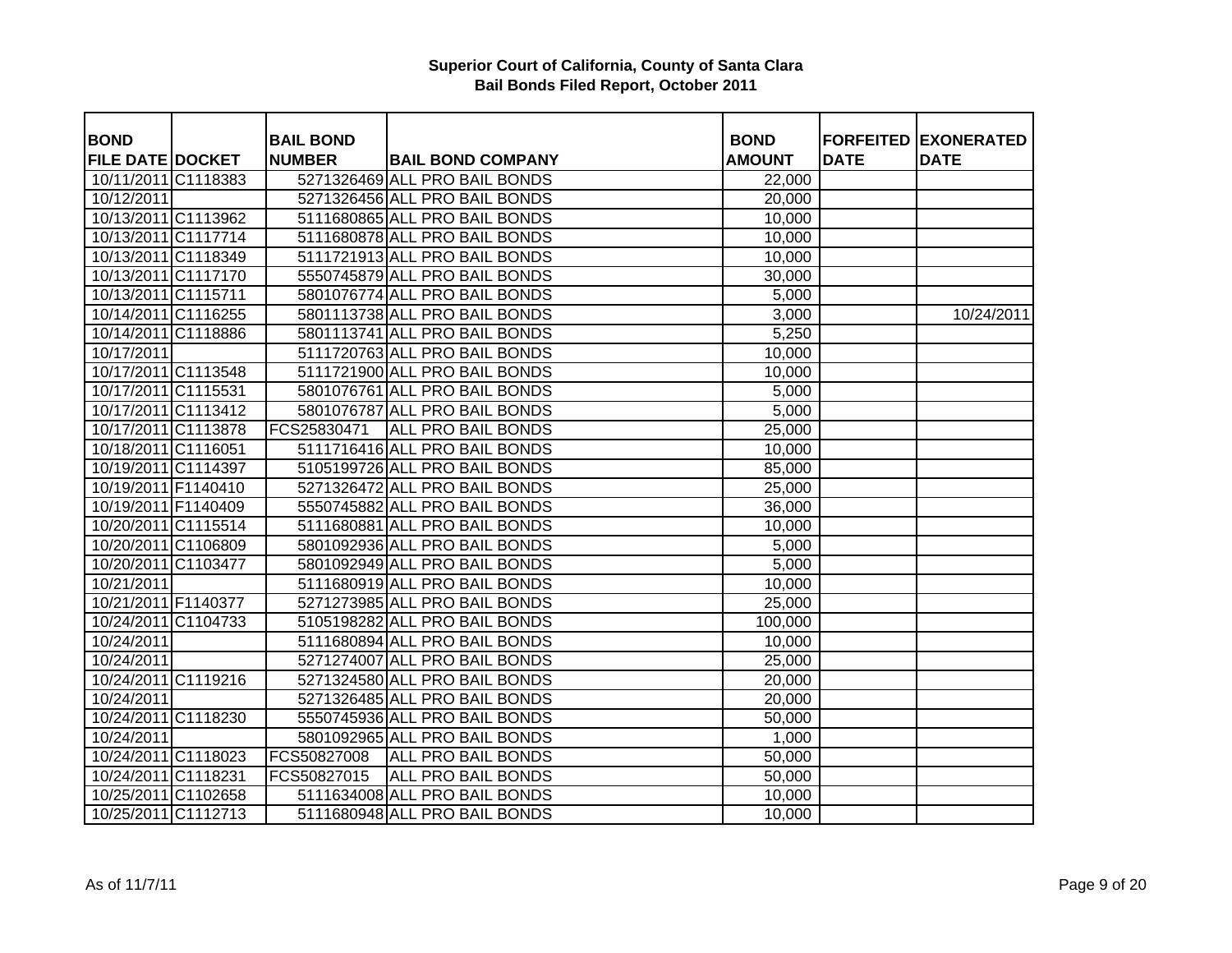|                         |                    |                  |                               |               |             | <b>FORFEITED EXONERATED</b> |
|-------------------------|--------------------|------------------|-------------------------------|---------------|-------------|-----------------------------|
| <b>BOND</b>             |                    | <b>BAIL BOND</b> |                               | <b>BOND</b>   |             |                             |
| <b>FILE DATE DOCKET</b> |                    | <b>NUMBER</b>    | <b>BAIL BOND COMPANY</b>      | <b>AMOUNT</b> | <b>DATE</b> | <b>DATE</b>                 |
| 10/25/2011 B1156801     |                    |                  | 5271273998 ALL PRO BAIL BONDS | 20,000        |             |                             |
| 10/25/2011 B1155976     |                    |                  | 5271326498 ALL PRO BAIL BONDS | 20,000        |             |                             |
| 10/25/2011 B1155870     |                    |                  | 5801129328 ALL PRO BAIL BONDS | 5,000         |             |                             |
| 10/26/2011 B1156542     |                    |                  | 5801129302 ALL PRO BAIL BONDS | 5,000         |             |                             |
| 10/26/2011 C1091348     |                    |                  | 5801129331 ALL PRO BAIL BONDS | 1,000         |             |                             |
| 10/26/2011 C1095035     |                    |                  | 5801129344 ALL PRO BAIL BONDS | 5,000         |             |                             |
| 10/27/2011 C1101802     |                    |                  | 5111701993 ALL PRO BAIL BONDS | 10,000        |             |                             |
| 10/27/2011 C1118398     |                    |                  | 5271324548 ALL PRO BAIL BONDS | 25,000        |             |                             |
| 10/28/2011              |                    |                  | 5111720747 ALL PRO BAIL BONDS | 10,250        |             |                             |
| 10/28/2011 CC898369     |                    |                  | 5111720750 ALL PRO BAIL BONDS | 10,000        |             |                             |
| 10/28/2011 C1115403     |                    |                  | 5801093029 ALL PRO BAIL BONDS | 5,000         |             |                             |
| 10/31/2011              |                    |                  | 5271324564 ALL PRO BAIL BONDS | 20,000        |             |                             |
|                         | 10/5/2011 C1111913 | IS30K116012      | <b>AMIGO BAIL BONDS</b>       | 5,000         |             |                             |
| 10/12/2011 C1072307     |                    |                  | 553052 AMIGO BAIL BONDS       | 16,500        |             |                             |
| 10/12/2011 C1077825     |                    |                  | 553053 AMIGO BAIL BONDS       | 37,500        |             |                             |
| 10/24/2011              |                    | IS30K114024      | <b>AMIGO BAIL BONDS</b>       | 10,000        |             |                             |
| 10/24/2011 B1155581     |                    | ISK30K116014     | <b>AMIGO BAIL BONDS</b>       | 10,000        |             |                             |
| 10/31/2011              |                    | IS30K116013      | <b>AMIGO BAIL BONDS</b>       | 10,000        |             |                             |
| 10/3/2011               |                    | T1050310775      | <b>BAD BOYS BAIL BONDS</b>    | 10,000        |             |                             |
| 10/3/2011               |                    | T1050311063      | <b>BAD BOYS BAIL BONDS</b>    | 10,000        |             |                             |
|                         | 10/3/2011 C1117790 | T1050311064      | <b>BAD BOYS BAIL BONDS</b>    | 10,000        |             |                             |
|                         | 10/3/2011 CC940341 | T1050311065      | <b>BAD BOYS BAIL BONDS</b>    | 10,000        |             |                             |
|                         | 10/3/2011 C1117564 | T2550311445      | <b>BAD BOYS BAIL BONDS</b>    | 25,000        |             |                             |
| 10/4/2011               |                    | T1050310774      | <b>BAD BOYS BAIL BONDS</b>    | 10,000        |             |                             |
| 10/4/2011               |                    | T1050311430      | <b>BAD BOYS BAIL BONDS</b>    | 10,000        |             |                             |
|                         | 10/4/2011 C1084937 | T2550302367      | <b>BAD BOYS BAIL BONDS</b>    | 15,000        |             |                             |
|                         | 10/4/2011 F1140004 | T2550315083      | <b>BAD BOYS BAIL BONDS</b>    | 25,000        | 10/4/2011   |                             |
|                         | 10/4/2011 C1117363 | T5050310743      | <b>BAD BOYS BAIL BONDS</b>    | 40,000        |             |                             |
|                         | 10/4/2011 C1113905 | T5050315173      | <b>BAD BOYS BAIL BONDS</b>    | 50,000        |             |                             |
|                         | 10/4/2011 C1093779 | T550311052       | <b>BAD BOYS BAIL BONDS</b>    | 5,000         |             |                             |
|                         | 10/5/2011 C1109057 | T10050307297     | <b>BAD BOYS BAIL BONDS</b>    | 100,000       |             |                             |
|                         | 10/5/2011 F1140162 | T1050311431      | <b>BAD BOYS BAIL BONDS</b>    | 10,000        |             |                             |
|                         | 10/5/2011 F1140497 | T2550311446      | <b>BAD BOYS BAIL BONDS</b>    | 15,000        |             |                             |
|                         | 10/5/2011 C1197413 | T2550315085      | <b>BAD BOYS BAIL BONDS</b>    | 20,000        |             |                             |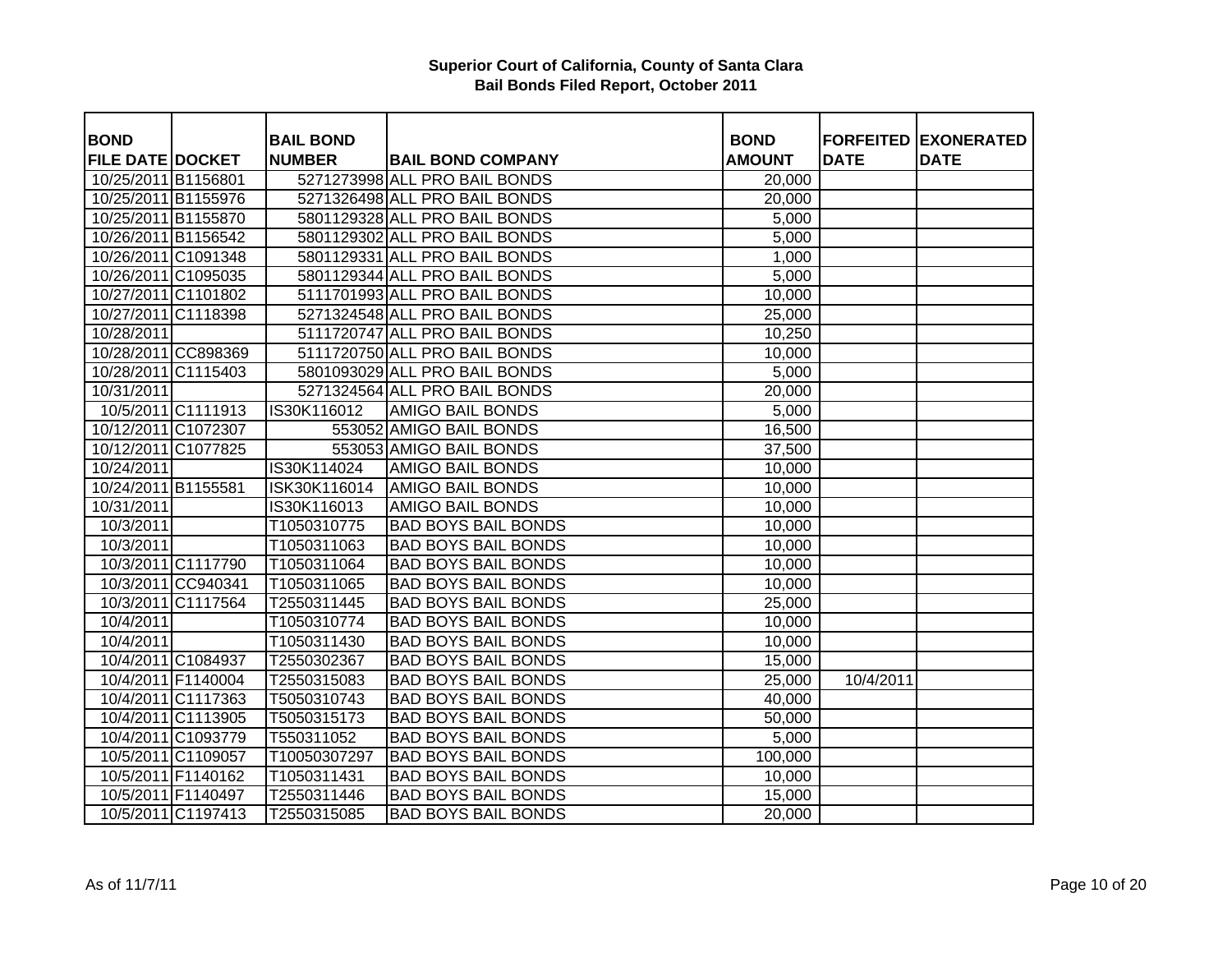| <b>BOND</b>             |                    | <b>BAIL BOND</b> |                            | <b>BOND</b>   |             | <b>FORFEITED EXONERATED</b> |
|-------------------------|--------------------|------------------|----------------------------|---------------|-------------|-----------------------------|
| <b>FILE DATE DOCKET</b> |                    | <b>NUMBER</b>    | <b>BAIL BOND COMPANY</b>   | <b>AMOUNT</b> | <b>DATE</b> | <b>DATE</b>                 |
|                         | 10/5/2011 C1117368 | T550310954       | <b>BAD BOYS BAIL BONDS</b> | 5,000         |             |                             |
|                         | 10/7/2011 C1117369 | T10050315112     | <b>BAD BOYS BAIL BONDS</b> | 100,000       |             |                             |
|                         | 10/7/2011 C1117476 | T10050315114     | <b>BAD BOYS BAIL BONDS</b> | 60,000        |             |                             |
| 10/7/2011               |                    | T2550315153      | <b>BAD BOYS BAIL BONDS</b> | 11,000        |             |                             |
| 10/7/2011               |                    | T5050311023      | <b>BAD BOYS BAIL BONDS</b> | 35,000        |             | 10/19/2011                  |
|                         | 10/7/2011 C1108351 | T5050315091      | <b>BAD BOYS BAIL BONDS</b> | 50,000        |             | 10/17/2011                  |
|                         | 10/7/2011 C1090122 | T550311050       | <b>BAD BOYS BAIL BONDS</b> | 5,000         |             |                             |
| 10/11/2011 C1114229     |                    | T1050311436      | <b>BAD BOYS BAIL BONDS</b> | 7,500         |             |                             |
| 10/11/2011 C1115714     |                    | T1050315055      | <b>BAD BOYS BAIL BONDS</b> | 10,000        |             |                             |
| 10/11/2011              |                    | T2550315152      | <b>BAD BOYS BAIL BONDS</b> | 25,000        |             |                             |
| 10/11/2011 C1118473     |                    | T2550315328      | <b>BAD BOYS BAIL BONDS</b> | 16,000        |             |                             |
| 10/11/2011 C1091499     |                    | T2550315330      | <b>BAD BOYS BAIL BONDS</b> | 15,000        |             |                             |
| 10/11/2011              |                    | T2550315559      | <b>BAD BOYS BAIL BONDS</b> | 11,000        |             |                             |
| 10/11/2011              |                    | T2550315560      | <b>BAD BOYS BAIL BONDS</b> | 16,000        |             |                             |
| 10/11/2011 C1116885     |                    | T5050315090      | <b>BAD BOYS BAIL BONDS</b> | 31,000        |             |                             |
| 10/11/2011 C1075944     |                    | T550310955       | <b>BAD BOYS BAIL BONDS</b> | 5,000         |             |                             |
| $\frac{10}{1}$ 1/2011   |                    | T550310958       | <b>BAD BOYS BAIL BONDS</b> | 5,000         |             |                             |
| 10/12/2011 CC814105     |                    | T10050315113     | <b>BAD BOYS BAIL BONDS</b> | 100,000       |             |                             |
| 10/12/2011 F1138634     |                    | T1050315054      | <b>BAD BOYS BAIL BONDS</b> | 10,000        |             |                             |
| 10/12/2011              |                    | T2550315151      | <b>BAD BOYS BAIL BONDS</b> | 15,000        |             |                             |
| 10/12/2011              |                    | T2550315563      | <b>BAD BOYS BAIL BONDS</b> | 25,000        |             |                             |
| 10/12/2011 BB944232     |                    | T550310956       | <b>BAD BOYS BAIL BONDS</b> | 4,000         |             |                             |
| 10/13/2011 C1114283     |                    | T1050315059      | <b>BAD BOYS BAIL BONDS</b> | 10,000        |             |                             |
| 10/13/2011              |                    | T2550315827      | <b>BAD BOYS BAIL BONDS</b> | 25,000        |             |                             |
| 10/13/2011 C1115715     |                    | T550311417       | <b>BAD BOYS BAIL BONDS</b> | 5,000         |             |                             |
| 10/13/2011 C1117171     |                    | T550315047       | <b>BAD BOYS BAIL BONDS</b> | 5,000         |             |                             |
| 10/13/2011 C1110015     |                    | T550315116       | <b>BAD BOYS BAIL BONDS</b> | 5,000         |             |                             |
| 10/14/2011              |                    | T2550315825      | <b>BAD BOYS BAIL BONDS</b> | 25,000        |             | 10/26/2011                  |
| 10/14/2011 C1118983     |                    | T2550315826      | <b>BAD BOYS BAIL BONDS</b> | 11,000        |             |                             |
| 10/17/2011 C1118251     |                    | T10050315367     | <b>BAD BOYS BAIL BONDS</b> | 100,000       |             |                             |
| 10/17/2011              |                    | T1050311432      | <b>BAD BOYS BAIL BONDS</b> | 10,000        |             |                             |
| 10/17/2011 C1118878     |                    | T1050315145      | <b>BAD BOYS BAIL BONDS</b> | 7,000         |             |                             |
| 10/17/2011 C1118854     |                    | T1050315147      | <b>BAD BOYS BAIL BONDS</b> | 10,000        |             |                             |
| 10/17/2011 C1093838     |                    | T2520315824      | <b>BAD BOYS BAIL BONDS</b> | 15,000        |             |                             |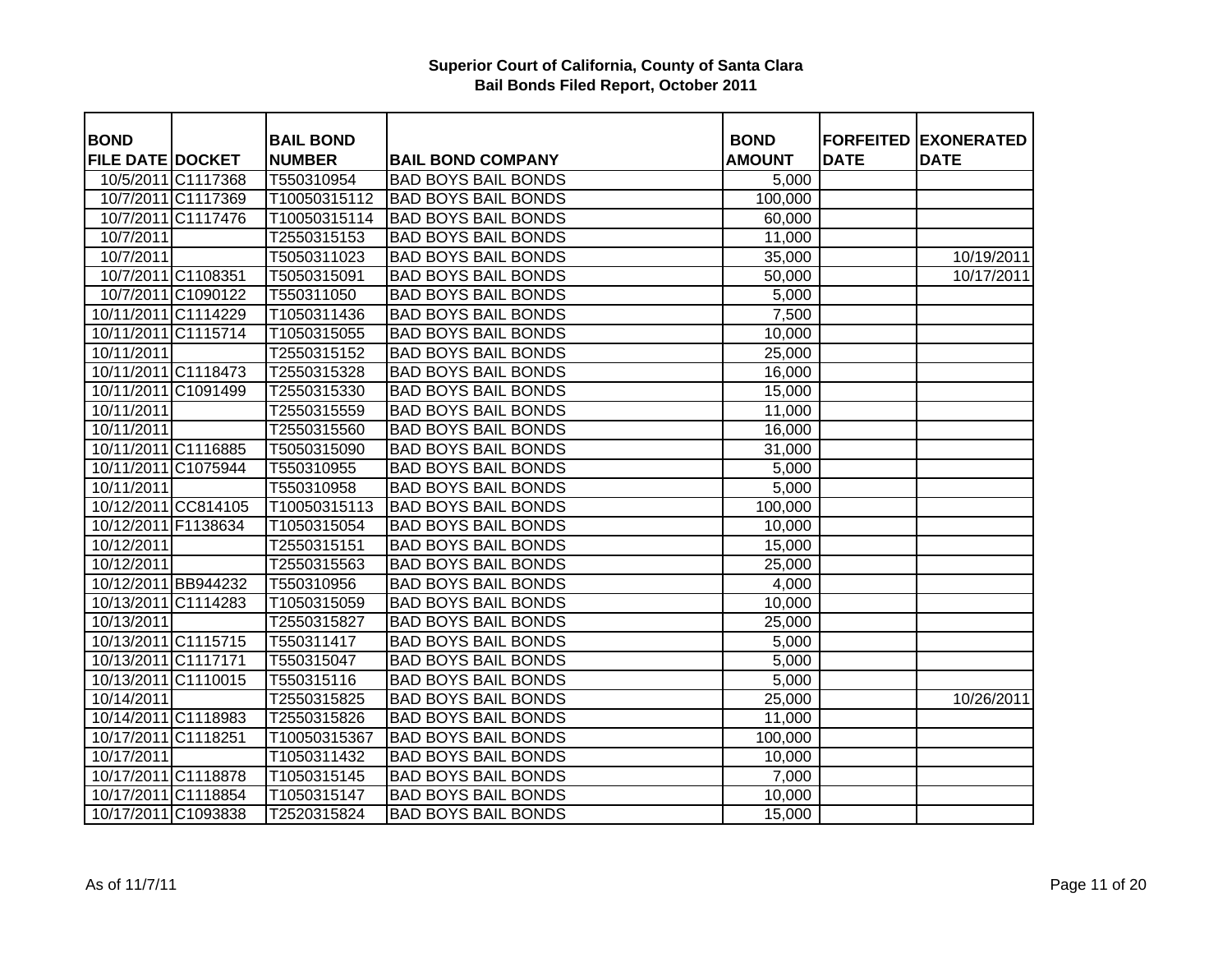| <b>BOND</b>             | <b>BAIL BOND</b> |                            | <b>BOND</b>   |             | <b>FORFEITED EXONERATED</b> |
|-------------------------|------------------|----------------------------|---------------|-------------|-----------------------------|
| <b>FILE DATE DOCKET</b> | <b>NUMBER</b>    | <b>BAIL BOND COMPANY</b>   | <b>AMOUNT</b> | <b>DATE</b> | <b>DATE</b>                 |
| 10/17/2011 C1118356     | T2550315821      | <b>BAD BOYS BAIL BONDS</b> | 10,000        |             | 10/31/2011                  |
| 10/17/2011 C1197053     | T2550315823      | <b>BAD BOYS BAIL BONDS</b> | 5,000         |             |                             |
| 10/17/2011              | T5050307292      | <b>BAD BOYS BAIL BONDS</b> | 26,000        |             |                             |
| 10/17/2011              | T5050310742      | <b>BAD BOYS BAIL BONDS</b> | 30,000        |             |                             |
| 10/17/2011 C1092478     | T550315118       | <b>BAD BOYS BAIL BONDS</b> | 5,000         |             |                             |
| 10/17/2011 C1118904     | T550315120       | <b>BAD BOYS BAIL BONDS</b> | 1,000         |             |                             |
| 10/17/2011              | T550315279       | <b>BAD BOYS BAIL BONDS</b> | 5,000         |             |                             |
| 10/17/2011 C1118894     | T550315281       | <b>BAD BOYS BAIL BONDS</b> | 5,000         |             |                             |
| 10/17/2011              | T75503111095     | <b>BAD BOYS BAIL BONDS</b> | 67,000        |             |                             |
| 10/18/2011 C1115416     | T1050315061      | <b>BAD BOYS BAIL BONDS</b> | 10,000        |             |                             |
| 10/18/2011 C1113888     | T1050315144      | <b>BAD BOYS BAIL BONDS</b> | 10,000        |             |                             |
| 10/18/2011 C1118682     | T2550315819      | <b>BAD BOYS BAIL BONDS</b> | 25,000        |             |                             |
| 10/18/2011              | T2550315820      | <b>BAD BOYS BAIL BONDS</b> | 20,000        |             |                             |
| 10/18/2011 C1094441     | T550310957       | <b>BAD BOYS BAIL BONDS</b> | 5,000         |             |                             |
| 10/18/2011 C1112789     | T550315117       | <b>BAD BOYS BAIL BONDS</b> | 5,000         |             |                             |
| 10/18/2011 C1112548     | T550315535       | <b>BAD BOYS BAIL BONDS</b> | 5,000         |             |                             |
| 10/18/2011 C1115058     | T550315536       | <b>BAD BOYS BAIL BONDS</b> | 5,000         |             |                             |
| 10/19/2011 C1118580     | T1050315148      | <b>BAD BOYS BAIL BONDS</b> | 10,000        |             |                             |
| 10/19/2011              | T1050315149      | <b>BAD BOYS BAIL BONDS</b> | 10,000        |             |                             |
| 10/19/2011 B1156491     | T5050315088      | <b>BAD BOYS BAIL BONDS</b> | 50,000        |             |                             |
| 10/19/2011              | T550315280       | <b>BAD BOYS BAIL BONDS</b> | 1,000         |             |                             |
| 10/20/2011              | T1050315146      | <b>BAD BOYS BAIL BONDS</b> | 10,000        |             |                             |
| 10/20/2011 C1116038     | T1050315300      | <b>BAD BOYS BAIL BONDS</b> | 10,000        |             |                             |
| 10/20/2011 C1118231     | T1050315304      | <b>BAD BOYS BAIL BONDS</b> | 10,000        |             |                             |
| 10/20/2011 C1091754     | T2550315564      | <b>BAD BOYS BAIL BONDS</b> | 20,000        | 10/24/2011  |                             |
| 10/20/2011 B1156772     | T2550315565      | <b>BAD BOYS BAIL BONDS</b> | 20,000        |             |                             |
| 10/20/2011 C1118012     | T5050315347      | <b>BAD BOYS BAIL BONDS</b> | 30,000        |             |                             |
| 10/20/2011 C1093655     | T550315757       | <b>BAD BOYS BAIL BONDS</b> | 5,000         |             |                             |
| 10/20/2011              | T550315759       | <b>BAD BOYS BAIL BONDS</b> | 2,000         |             |                             |
| 10/20/2011              | T550315761       | <b>BAD BOYS BAIL BONDS</b> | 1,000         |             |                             |
| 10/21/2011 C1109099     | T1050315544      | <b>BAD BOYS BAIL BONDS</b> | 10,000        |             |                             |
| 10/21/2011 C1113530     | T2550315818      | <b>BAD BOYS BAIL BONDS</b> | 5,000         |             |                             |
| 10/21/2011 C1118032     | T5050315345      | <b>BAD BOYS BAIL BONDS</b> | 50,000        |             |                             |
| 10/21/2011 C1114127     | T550315045       | <b>BAD BOYS BAIL BONDS</b> | 5,000         |             |                             |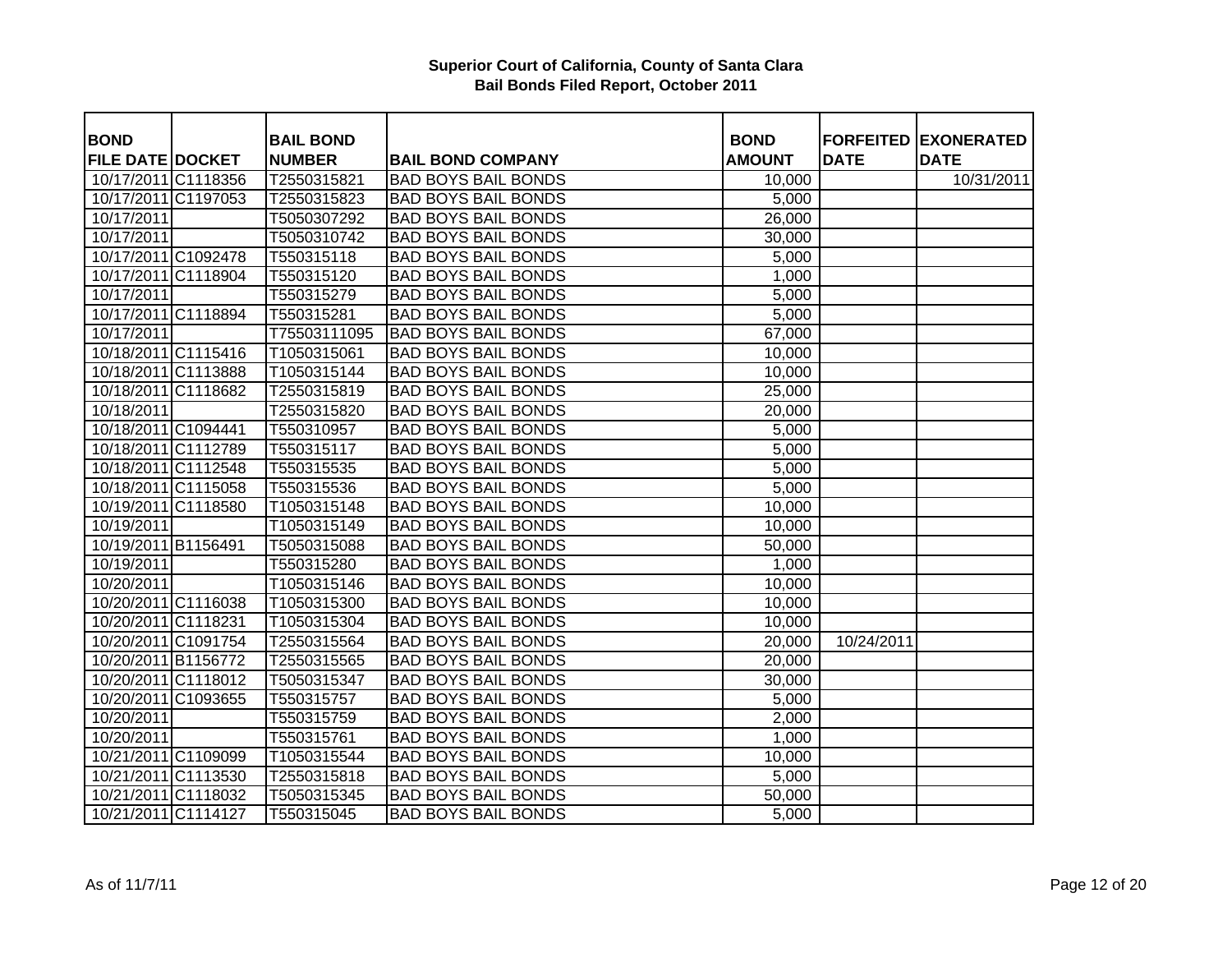| <b>BOND</b>             | <b>BAIL BOND</b> |                            | <b>BOND</b>   |             | <b>FORFEITED EXONERATED</b> |
|-------------------------|------------------|----------------------------|---------------|-------------|-----------------------------|
| <b>FILE DATE DOCKET</b> | <b>NUMBER</b>    | <b>BAIL BOND COMPANY</b>   | <b>AMOUNT</b> | <b>DATE</b> | <b>DATE</b>                 |
| 10/21/2011 F1140454     | T550315046       | <b>BAD BOYS BAIL BONDS</b> | 5,000         |             |                             |
| 10/24/2011              | T1050315554      | <b>BAD BOYS BAIL BONDS</b> | 10,000        |             |                             |
| 10/24/2011              | T1050315556      | <b>BAD BOYS BAIL BONDS</b> | 10,000        |             |                             |
| 10/24/2011 C1111941     | T1050315797      | <b>BAD BOYS BAIL BONDS</b> | 10,000        |             | 10/24/2011                  |
| 10/24/2011              | T1050315800      | <b>BAD BOYS BAIL BONDS</b> | 4,500         |             |                             |
| 10/24/2011              | T2550315568      | <b>BAD BOYS BAIL BONDS</b> | 11,000        |             |                             |
| 10/24/2011 C1113238     | T2550319386      | <b>BAD BOYS BAIL BONDS</b> | 12,000        |             |                             |
| 10/24/2011 C1118202     | T5050315344      | <b>BAD BOYS BAIL BONDS</b> | 35,000        |             |                             |
| 10/24/2011 C1107252     | T5050319424      | <b>BAD BOYS BAIL BONDS</b> | 40,000        |             | 10/24/2011                  |
| 10/24/2011              | T550319357       | <b>BAD BOYS BAIL BONDS</b> | 1,000         |             |                             |
| 10/24/2011 B1156596     | TSO50315342      | <b>BAD BOYS BAIL BONDS</b> | 35,000        |             |                             |
| 10/25/2011 C1115953     | T1050315302      | <b>BAD BOYS BAIL BONDS</b> | 10,000        |             |                             |
| 10/25/2011 C1116043     | T1050315655      | <b>BAD BOYS BAIL BONDS</b> | 5,000         |             |                             |
| 10/25/2011 C1090800     | T1050315795      | <b>BAD BOYS BAIL BONDS</b> | 10,000        |             |                             |
| 10/25/2011 B1156836     | T1050315798      | <b>BAD BOYS BAIL BONDS</b> | 10,000        |             |                             |
| 10/25/2011 F1140423     | T2550315569      | <b>BAD BOYS BAIL BONDS</b> | 25,000        |             |                             |
| 10/25/2011 C1115626     | T550315756       | <b>BAD BOYS BAIL BONDS</b> | 5,000         |             |                             |
| 10/25/2011 C1106591     | T550319356       | <b>BAD BOYS BAIL BONDS</b> | 500           |             |                             |
| 10/25/2011 B1156839     | T7550315846      | <b>BAD BOYS BAIL BONDS</b> | 67,000        |             |                             |
| 10/25/2011 C1116015     | T7550315847      | <b>BAD BOYS BAIL BONDS</b> | 75,000        |             | 11/4/2011                   |
| 10/26/2011 C1117172     | T10050315617     | <b>BAD BOYS BAIL BONDS</b> | 100,000       | 11/2/2011   |                             |
| 10/26/2011 F1138321     | T1050315553      | <b>BAD BOYS BAIL BONDS</b> | 10,000        |             |                             |
| 10/26/2011              | T1050315796      | <b>BAD BOYS BAIL BONDS</b> | 10,000        |             |                             |
| 10/26/2011 C1109584     | T2550319381      | <b>BAD BOYS BAIL BONDS</b> | 25,000        |             |                             |
| 10/26/2011              | T50050311473     | <b>BAD BOYS BAIL BONDS</b> | 125,000       |             |                             |
| 10/26/2011              | T5050315611      | <b>BAD BOYS BAIL BONDS</b> | 30,000        |             |                             |
| 10/26/2011              | T5050319606      | <b>BAD BOYS BAIL BONDS</b> | 26,000        |             |                             |
| 10/26/2011 B1156569     | T550315758       | <b>BAD BOYS BAIL BONDS</b> | 5,000         |             |                             |
| 10/26/2011 B1156000     | T550319358       | <b>BAD BOYS BAIL BONDS</b> | 5,000         |             |                             |
| 10/27/2011 C1114864     | T1050315558      | <b>BAD BOYS BAIL BONDS</b> | 5,000         |             |                             |
| 10/27/2011 C1113473     | T7550310745      | <b>BAD BOYS BAIL BONDS</b> | 75,000        |             |                             |
| 10/28/2011 C1118744     | T1050319379      | <b>BAD BOYS BAIL BONDS</b> | 10,000        |             |                             |
| 10/31/2011              | T1050319373      | <b>BAD BOYS BAIL BONDS</b> | 10,000        |             |                             |
| 10/31/2011              | T1050319374      | <b>BAD BOYS BAIL BONDS</b> | 10,000        |             |                             |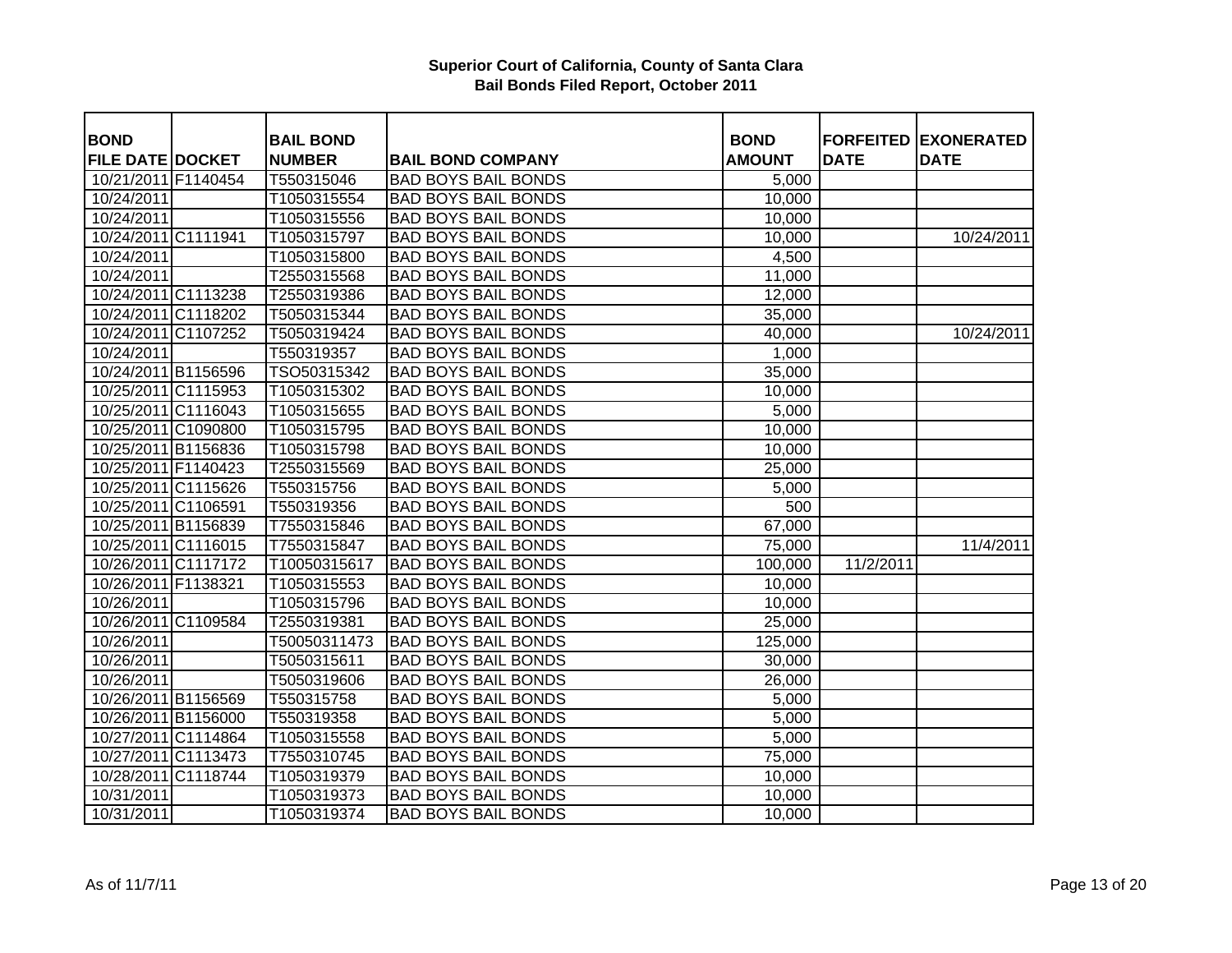| <b>BOND</b>             |                    | <b>BAIL BOND</b> |                                | <b>BOND</b>   |             | <b>FORFEITED EXONERATED</b> |
|-------------------------|--------------------|------------------|--------------------------------|---------------|-------------|-----------------------------|
| <b>FILE DATE DOCKET</b> |                    | <b>NUMBER</b>    | <b>BAIL BOND COMPANY</b>       | <b>AMOUNT</b> | <b>DATE</b> | <b>DATE</b>                 |
| 10/31/2011 C1197428     |                    | T1050319546      | <b>BAD BOYS BAIL BONDS</b>     | 10,000        |             |                             |
| 10/31/2011              |                    | T1050319548      | <b>BAD BOYS BAIL BONDS</b>     | 10,000        |             |                             |
| 10/31/2011              |                    | T2550319388      | <b>BAD BOYS BAIL BONDS</b>     | 20,000        |             |                             |
| 10/31/2011 C1199882     |                    | T2550319587      | <b>BAD BOYS BAIL BONDS</b>     | 15,000        |             |                             |
| 10/31/2011              |                    | T2550319588      | <b>BAD BOYS BAIL BONDS</b>     | 20,000        |             |                             |
| 10/31/2011              |                    | T5050311464      | <b>BAD BOYS BAIL BONDS</b>     | 26,000        |             |                             |
| 10/31/2011 C1095113     |                    | T550319724       | <b>BAD BOYS BAIL BONDS</b>     | 5,000         |             |                             |
|                         | 10/3/2011 C1102770 | FC10826839       | <b>BAIL HOTLINE BAIL BONDS</b> | 7,500         |             |                             |
|                         | 10/3/2011 C1118252 | FCS100810182     | <b>BAIL HOTLINE BAIL BONDS</b> | 56,000        |             |                             |
|                         | 10/3/2011 C1107979 | FCS10826841      | <b>BAIL HOTLINE BAIL BONDS</b> | 2,000         |             |                             |
|                         | 10/3/2011 F1139293 | FCS250810441     | <b>BAIL HOTLINE BAIL BONDS</b> | 150,000       |             |                             |
|                         | 10/4/2011 F1139832 | FCS50809846      | <b>BAIL HOTLINE BAIL BONDS</b> | 50,000        |             | 11/1/2011                   |
|                         | 10/5/2011 C1112306 | FCS10826843      | <b>BAIL HOTLINE BAIL BONDS</b> | 5,000         |             |                             |
|                         | 10/5/2011 C1096170 | FCS10826844      | <b>BAIL HOTLINE BAIL BONDS</b> | 5,000         |             |                             |
|                         | 10/5/2011 F1137805 | FCS50817457      | <b>BAIL HOTLINE BAIL BONDS</b> | 50,000        |             |                             |
|                         | 10/6/2011 C1198482 | FCS10826848      | <b>BAIL HOTLINE BAIL BONDS</b> | 5,000         |             |                             |
|                         | 10/6/2011 C1116596 | FCS25830472      | <b>BAIL HOTLINE BAIL BONDS</b> | 25,000        |             |                             |
|                         | 10/7/2011 F1139167 | FCS10826845      | <b>BAIL HOTLINE BAIL BONDS</b> | 5,000         |             |                             |
|                         | 10/7/2011 F1139648 | FCS10826846      | <b>BAIL HOTLINE BAIL BONDS</b> | 7,500         |             |                             |
| 10/11/2011 C1118740     |                    | FCS10826847      | <b>BAIL HOTLINE BAIL BONDS</b> | 10,000        |             |                             |
| 10/11/2011 C1114107     |                    | FCS500810515     | <b>BAIL HOTLINE BAIL BONDS</b> | 250,000       |             |                             |
| 10/11/2011 C1118697     |                    | FCS50826336      | <b>BAIL HOTLINE BAIL BONDS</b> | 27,000        |             |                             |
| 10/12/2011 C1114932     |                    | FCS10837628      | <b>BAIL HOTLINE BAIL BONDS</b> | 10,000        | 10/25/2011  |                             |
| 10/13/2011              |                    | FCS50826339      | <b>BAIL HOTLINE BAIL BONDS</b> | 35,000        |             |                             |
| 10/14/2011              |                    | FCS10837631      | <b>BAIL HOTLINE BAIL BONDS</b> | 10,000        |             |                             |
| 10/14/2011 C1119149     |                    | FCS25826968      | <b>BAIL HOTLINE BAIL BONDS</b> | 10,000        |             |                             |
| 10/17/2011 C1117167     |                    | FCS100830510     | <b>BAIL HOTLINE BAIL BONDS</b> | 100,000       |             |                             |
| 10/17/2011 C1118581     |                    | FCS25826965      | <b>BAIL HOTLINE BAIL BONDS</b> | 25,000        |             |                             |
| 10/18/2011 C1113832     |                    | FCS250810469     | <b>BAIL HOTLINE BAIL BONDS</b> | 250,000       |             |                             |
| 10/19/2011 C1100231     |                    | FCS25826967      | <b>BAIL HOTLINE BAIL BONDS</b> | 15,000        |             |                             |
| 10/19/2011 F1139592     |                    | FCS25830470      | <b>BAIL HOTLINE BAIL BONDS</b> | 11,000        |             |                             |
| 10/19/2011 C1118836     |                    | FCS25833718      | <b>BAIL HOTLINE BAIL BONDS</b> | 25,000        |             |                             |
| 10/20/2011              |                    | FCS25826969      | <b>BAIL HOTLINE BAIL BONDS</b> | 15,000        |             |                             |
| 10/20/2011 C1106740     |                    | FCS50827009      | <b>BAIL HOTLINE BAIL BONDS</b> | 50,000        |             |                             |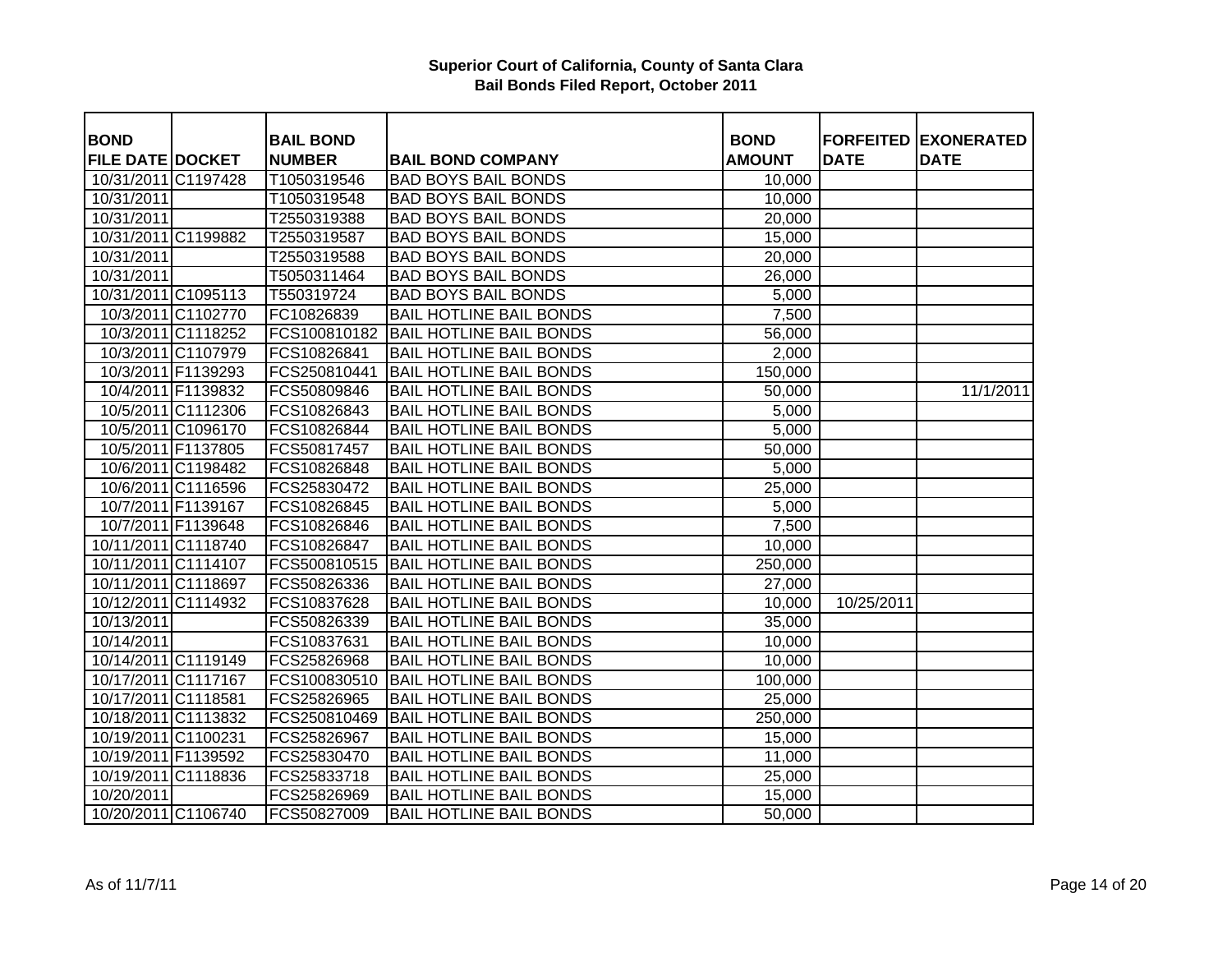| <b>BOND</b>             |                    | <b>BAIL BOND</b> |                                   | <b>BOND</b>   |             | <b>FORFEITED EXONERATED</b> |
|-------------------------|--------------------|------------------|-----------------------------------|---------------|-------------|-----------------------------|
| <b>FILE DATE DOCKET</b> |                    | <b>NUMBER</b>    | <b>BAIL BOND COMPANY</b>          | <b>AMOUNT</b> | <b>DATE</b> | <b>DATE</b>                 |
| 10/24/2011 BB837469     |                    | FCS25833694      | <b>BAIL HOTLINE BAIL BONDS</b>    | 20,000        |             |                             |
| 10/24/2011              |                    | FCS25833716      | <b>BAIL HOTLINE BAIL BONDS</b>    | 25,000        |             |                             |
| 10/25/2011              |                    | FCS10831024      | <b>BAIL HOTLINE BAIL BONDS</b>    | 10,000        |             |                             |
| 10/25/2011 C1119086     |                    | FCS10831031      | <b>BAIL HOTLINE BAIL BONDS</b>    | 7,000         |             |                             |
| 10/25/2011 C1103733     |                    | FCS10831032      | <b>BAIL HOTLINE BAIL BONDS</b>    | 10,000        |             |                             |
| 10/25/2011 C1118228     |                    | FCS50827006      | <b>BAIL HOTLINE BAIL BONDS</b>    | 35,000        |             |                             |
| 10/25/2011 C1114800     |                    | FCS50827013      | <b>BAIL HOTLINE BAIL BONDS</b>    | 25,000        |             |                             |
| 10/28/2011              |                    | FCS25833715      | <b>BAIL HOTLINE BAIL BONDS</b>    | 10,000        |             |                             |
| 10/31/2011 F1139920     |                    | FCS10831025      | <b>BAIL HOTLINE BAIL BONDS</b>    | 10,000        |             |                             |
| 10/31/2011 C1085123     |                    | FCS25733711      | <b>BAIL HOTLINE BAIL BONDS</b>    | 5,000         |             |                             |
| 10/31/2011 C1101288     |                    | FCS25833712      | <b>BAIL HOTLINE BAIL BONDS</b>    | 5,000         |             |                             |
| 10/31/2011              |                    | FCS25833714      | <b>BAIL HOTLINE BAIL BONDS</b>    | 6,000         |             |                             |
| 10/31/2011 C1113870     |                    | FCS50837861      | <b>BAIL HOTLINE BAIL BONDS</b>    | 50,000        |             |                             |
| 10/31/2011              |                    | FCS50837862      | <b>BAIL HOTLINE BAIL BONDS</b>    | 25,000        |             |                             |
| 10/20/2011 B1156029     |                    | S99901637531     | <b>BIG LEE BAIL BONDS</b>         | 100,000       |             |                             |
| 10/25/2011              |                    |                  | 52501775874 BIG LEE BAIL BONDS    | 25,000        |             |                             |
| 10/26/2011 C1114228     |                    | S10001704120     | <b>BIG LEE BAIL BONDS</b>         | 6,000         |             |                             |
|                         | 10/3/2011 C1116791 |                  | 5550743239 BODYGUARD BAIL BONDS   | 35,000        |             |                             |
| 10/6/2011               |                    |                  | 5111673492 BODYGUARD BAIL BONDS   | 11,000        |             |                             |
|                         | 10/6/2011 C1118189 |                  | 5271310530 BODYGUARD BAIL BONDS   | 26,000        |             |                             |
| 10/11/2011 C1117803     |                    |                  | 5271310527 BODYGUARD BAIL BONDS   | 25,000        |             | 10/24/2011                  |
| 10/14/2011 C1118353     |                    |                  | 5550743242 BODYGUARD BAIL BONDS   | 30,000        |             |                             |
| 10/25/2011 C1117803     |                    |                  | 5200063825 BODYGUARD BAIL BONDS   | 170,000       |             |                             |
| 10/27/2011 F1140463     |                    |                  | 5550743297 BODYGUARD BAIL BONDS   | 10,000        |             |                             |
| 10/31/2011 C1103598     |                    |                  | 5801006689 BODYGUARD BAIL BONDS   | 5,000         |             |                             |
| 10/5/2011 B1050181      |                    | IS30K112317      | <b>BUFFY SPARACINO BAIL BONDS</b> | 10,000        |             |                             |
| 10/24/2011              |                    | IS50K67182       | <b>BUFFY SPARACINO BAIL BONDS</b> | 10,000        |             |                             |
| 10/25/2011 C1115975     |                    | IS30K112318      | <b>BUFFY SPARACINO BAIL BONDS</b> | 20,000        |             |                             |
| 10/25/2011 F1140523     |                    | IS30K112319      | <b>BUFFY SPARACINO BAIL BONDS</b> | 10,000        |             |                             |
| 10/27/2011 CC825686     |                    | AS5776410        | <b>CASTLE BAIL BONDS</b>          | 2,500         |             |                             |
| 10/21/2011 C1108668     |                    | U1020339718      | <b>DENNIS MORGAN BAIL BONDS</b>   | 10,000        |             |                             |
|                         | 10/4/2011 C1117024 | 2011BB015356     | <b>DISCREET BAIL BONDS</b>        | 10,000        |             | 10/25/2011                  |
| 10/20/2011              |                    |                  | 2.01166E+11 DISCREET BAIL BONDS   | 25,000        |             |                             |
| 10/21/2011 C1114918     |                    |                  | 2011DD008676 DISCREET BAIL BONDS  | 15,000        |             |                             |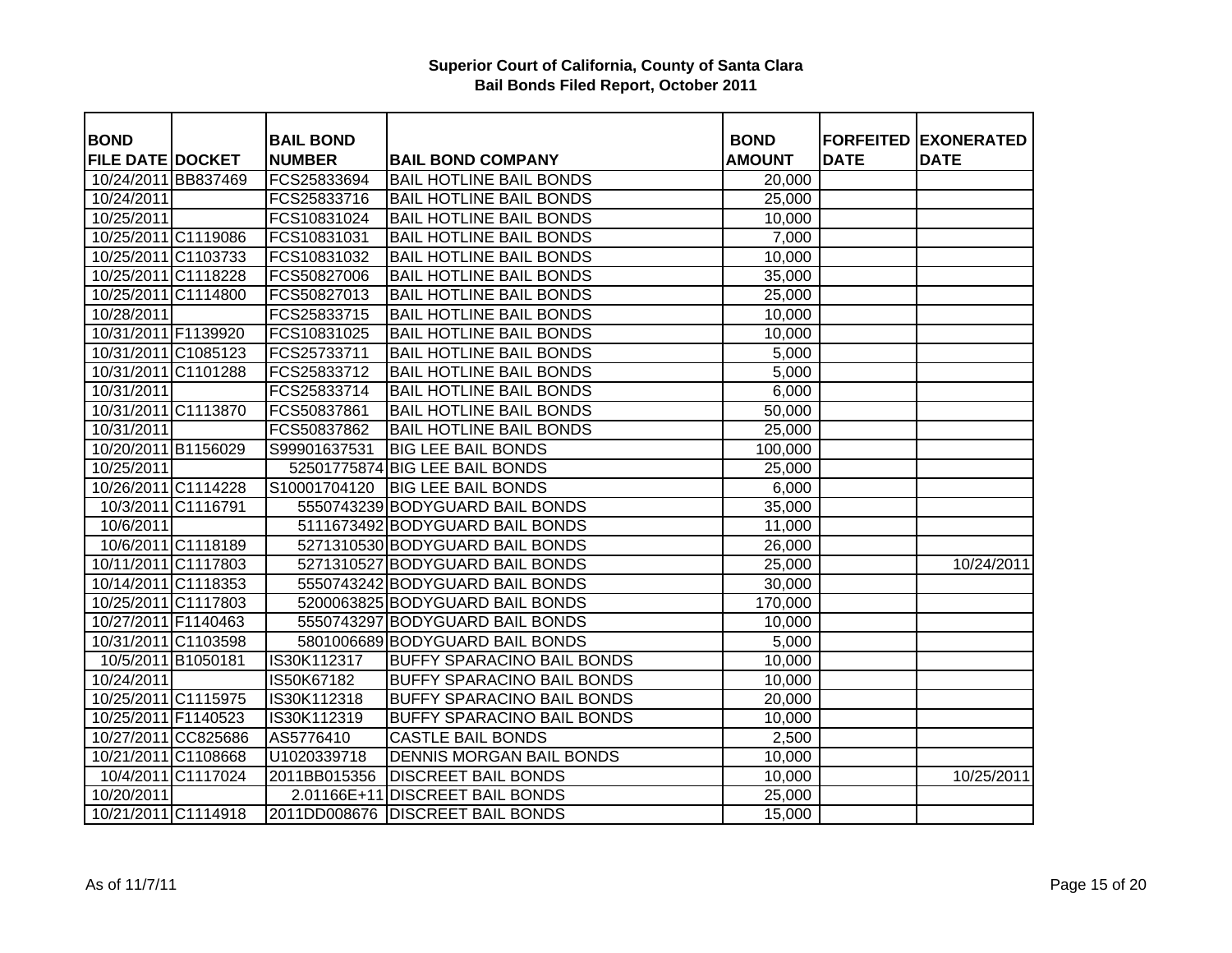| <b>BOND</b>             |                    | <b>BAIL BOND</b> |                                  | <b>BOND</b>   |             | <b>FORFEITED EXONERATED</b> |
|-------------------------|--------------------|------------------|----------------------------------|---------------|-------------|-----------------------------|
| <b>FILE DATE DOCKET</b> |                    | <b>NUMBER</b>    | <b>BAIL BOND COMPANY</b>         | <b>AMOUNT</b> | <b>DATE</b> | <b>DATE</b>                 |
| 10/24/2011              |                    | 2011BB027349     | <b>DISCREET BAIL BONDS</b>       | 11,000        |             |                             |
| 10/26/2011 B1156173     |                    | AS00563240       | <b>DOGHOUSE BAIL BONDS</b>       | 5,000         |             |                             |
|                         | 10/3/2011 B1047594 | 2011BB032021     | <b>ED MUMBERT BAIL BONDS</b>     | 10,000        |             |                             |
| 10/11/2011              |                    | 2011BB032023     | <b>ED MUMBERT BAIL BONDS</b>     | 10,000        |             |                             |
| 10/12/2011 F1140303     |                    | 2011DD012273     | <b>ED MUMBERT BAIL BONDS</b>     | 31,000        |             |                             |
| 10/21/2011 C1118922     |                    | 2011BB030598     | <b>ED MUMBERT BAIL BONDS</b>     | 10,000        |             |                             |
| 10/25/2011 B1155797     |                    | 2011CC008774     | <b>ED MUMBERT BAIL BONDS</b>     | 30,000        |             |                             |
| 10/25/2011              |                    | 2011CC021335     | <b>ED MUMBERT BAIL BONDS</b>     | 25,000        |             |                             |
| 10/26/2011 C1118700     |                    | 2011CC022511     | <b>ED MUMBERT BAIL BONDS</b>     | 30,000        |             |                             |
| 10/27/2011 C1118702     |                    | 2011BB035012     | <b>ED MUMBERT BAIL BONDS</b>     | 10,000        |             |                             |
|                         | 10/7/2011 C1114233 |                  | 5111666595 EIGHT BALL BAIL BONDS | 10,000        |             |                             |
| 10/17/2011 C1117212     |                    |                  | 5111611876 EIGHT BALL BAIL BONDS | 10,000        |             |                             |
| 10/17/2011 C1117211     |                    |                  | 5271241104 EIGHT BALL BAIL BONDS | 10,000        |             |                             |
| 10/25/2011 B1049923     |                    |                  | 5800968555 EIGHT BALL BAIL BONDS | 5,000         |             |                             |
| 10/20/2011 C1117305     |                    |                  | 5111681271 JAKE'S BAIL BONDS     | 1,000         |             |                             |
| 10/20/2011              |                    |                  | 5111681284 JAKE'S BAIL BONDS     | 10,000        |             |                             |
| 10/11/2011 C1119087     |                    | AUL2081932       | <b>KEITH CARTER BAIL BONDS</b>   | 100,000       |             |                             |
| 10/14/2011 C1112424     |                    | AUL2081929       | <b>KEITH CARTER BAIL BONDS</b>   | 50,000        |             |                             |
|                         | 10/3/2011 C1118684 | S1001698374      | <b>KELLY'S BAIL BONDS</b>        | 10,000        |             |                             |
| 10/6/2011               |                    | S10001748324     | KEVIN ALEXANDER'S BAIL BONDS     | 35,000        |             |                             |
|                         | 10/4/2011 C1112100 | S1001697998      | <b>LATINO BAIL BONDS</b>         | 10,000        |             |                             |
| 10/19/2011 F1140149     |                    |                  | 52501673259 LATINO BAIL BONDS    | 15,000        |             |                             |
| 10/25/2011 B1156314     |                    | S99901637519     | <b>LATINO BAIL BONDS</b>         | 70,000        |             |                             |
| 10/31/2011 CC899125     |                    | S0501987709      | <b>LATINO BAIL BONDS</b>         | 5,000         |             |                             |
| 10/31/2011              |                    | S1001703939      | <b>LAWRENCE REESE BAIL BONDS</b> | 10,000        |             |                             |
| 10/4/2011               |                    |                  | 5271324733 LE BAIL BONDS         | 27,000        |             |                             |
|                         | 10/7/2011 CC958246 |                  | 5271308708 LE BAIL BONDS         | 20,000        |             |                             |
| 10/11/2011 C1118418     |                    |                  | 5550670988 LE BAIL BONDS         | 35,000        |             |                             |
| 10/17/2011              |                    |                  | 5271279990 LE BAIL BONDS         | 20,000        |             |                             |
| 10/18/2011 C1118250     |                    |                  | 5105213149 LE BAIL BONDS         | 75,000        |             |                             |
| 10/18/2011 C1118048     |                    |                  | 5550752143 LE BAIL BONDS         | 30,000        |             |                             |
| 10/20/2011              |                    |                  | 5111722712 LE BAIL BONDS         | 10,000        |             |                             |
| 10/25/2011              |                    |                  | 5550752073 LE BAIL BONDS         | 30,000        |             |                             |
| 10/27/2011 C1118613     |                    |                  | 5550756170 LE BAIL BONDS         | 40,000        |             |                             |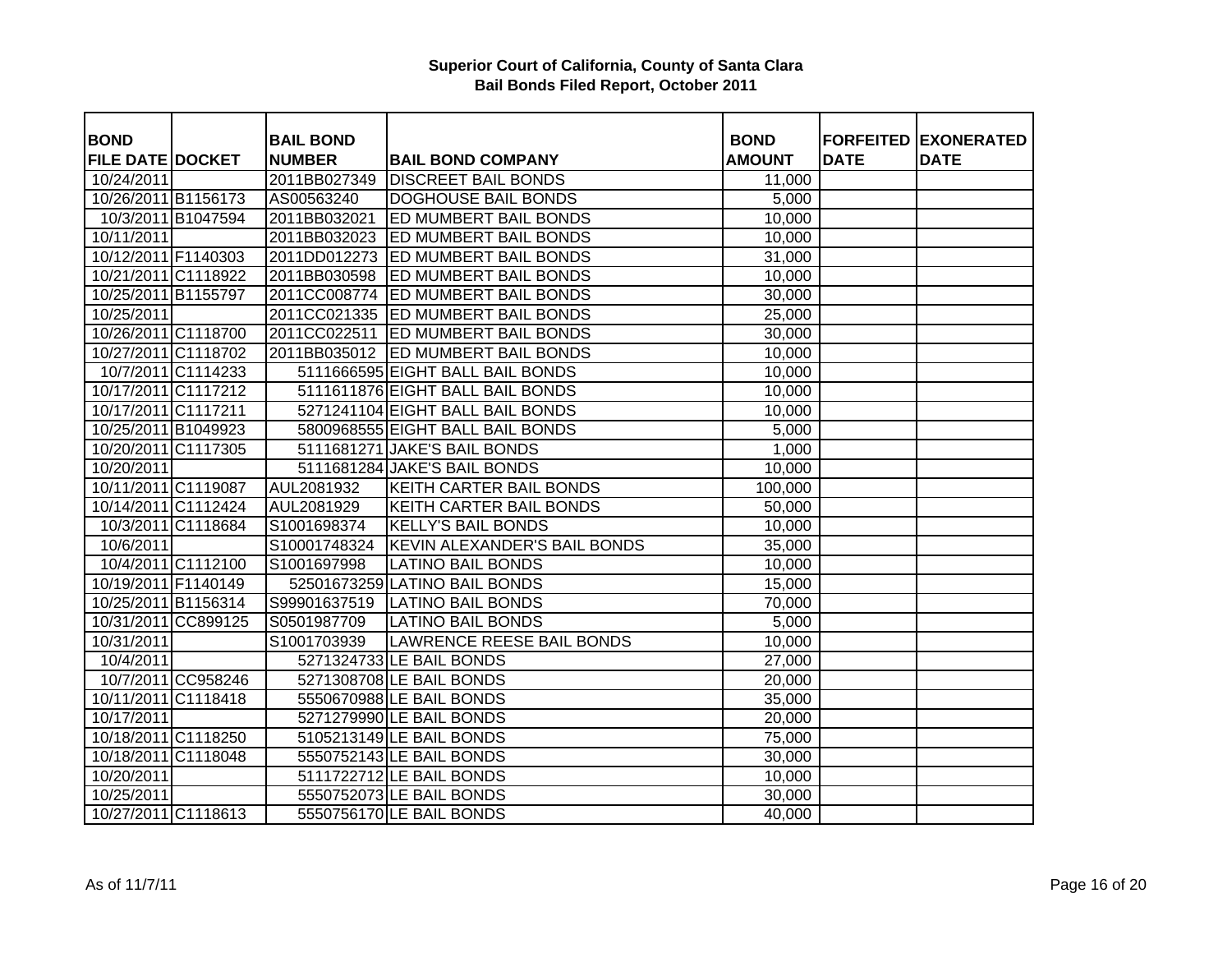| <b>BOND</b>             |                    | <b>BAIL BOND</b> |                                | <b>BOND</b>   |             | <b>FORFEITED EXONERATED</b> |
|-------------------------|--------------------|------------------|--------------------------------|---------------|-------------|-----------------------------|
| <b>FILE DATE DOCKET</b> |                    | <b>NUMBER</b>    | <b>BAIL BOND COMPANY</b>       | <b>AMOUNT</b> | <b>DATE</b> | <b>DATE</b>                 |
| 10/31/2011              |                    |                  | 5271341653 LE BAIL BONDS       | 25,000        |             |                             |
| 10/13/2011 C1114232     |                    |                  | 2011BB010373 LIENTA BAIL BONDS | 5,000         |             |                             |
|                         | 10/3/2011 C1114372 |                  | 5105213165 LUNA BAIL BONDS     | 50,000        |             |                             |
| 10/3/2011               |                    |                  | 5271320186 LUNA BAIL BONDS     | 10,000        |             | 10/28/2011                  |
|                         | 10/4/2011 F1140364 |                  | 5111722796 LUNA BAIL BONDS     | 10,000        |             |                             |
| 10/4/2011               |                    |                  | 5271331560 LUNA BAIL BONDS     | 16,000        |             | 10/31/2011                  |
|                         | 10/4/2011 F1139682 |                  | 5550756237 LUNA BAIL BONDS     | 50,000        |             |                             |
|                         | 10/5/2011 CC633583 |                  | 5271320201 LUNA BAIL BONDS     | 15,000        |             |                             |
|                         | 10/5/2011 C1111962 |                  | 5801115589 LUNA BAIL BONDS     | 5,000         |             |                             |
|                         | 10/6/2011 B1156430 |                  | 5271331601 LUNA BAIL BONDS     | 25,000        |             |                             |
|                         | 10/7/2011 C1117545 |                  | 5271308261 LUNA BAIL BONDS     | 21,000        |             |                             |
| 10/11/2011              |                    |                  | 5111709072 LUNA BAIL BONDS     | 10,000        |             |                             |
| 10/11/2011 C1118816     |                    |                  | 5111709142 LUNA BAIL BONDS     | 11,000        |             |                             |
| 10/11/2011 C1118887     |                    |                  | 5271308258 LUNA BAIL BONDS     | 16,000        |             |                             |
| 10/11/2011 CC782423     |                    |                  | 5801080964 LUNA BAIL BONDS     | 5,000         |             |                             |
| 10/11/2011 C1117784     |                    |                  | 5801121489 LUNA BAIL BONDS     | 5,000         | 10/21/2011  |                             |
| 10/12/2011              |                    |                  | 5111709030 LUNA BAIL BONDS     | 10,000        |             |                             |
| 10/12/2011 C1117166     |                    |                  | 5111722824 LUNA BAIL BONDS     | 10,000        |             |                             |
| 10/12/2011 B1156561     |                    |                  | 5271308216 LUNA BAIL BONDS     | 10,000        |             |                             |
| 10/12/2011 C1117554     |                    |                  | 5271331573 LUNA BAIL BONDS     | 16,000        |             |                             |
| 10/12/2011 C1114583     |                    |                  | 5801121517 LUNA BAIL BONDS     | 5,000         |             |                             |
| 10/17/2011 C1118251     |                    |                  | 5111722770 LUNA BAIL BONDS     | 11,000        | 10/28/2011  |                             |
| 10/17/2011              |                    |                  | 5271320144 LUNA BAIL BONDS     | 25,000        |             |                             |
| 10/18/2011              |                    |                  | 5111709126 LUNA BAIL BONDS     | 10,000        |             |                             |
| 10/18/2011 F1140496     |                    |                  | 5111722840 LUNA BAIL BONDS     | 11,000        |             |                             |
| 10/19/2011              |                    |                  | 5111709139 LUNA BAIL BONDS     | 10,000        |             |                             |
| 10/19/2011              |                    |                  | 5801088999 LUNA BAIL BONDS     | 1,000         |             |                             |
| 10/20/2011 FF722518     |                    |                  | 5271320090 LUNA BAIL BONDS     | 25,000        |             |                             |
| 10/20/2011 C1118022     |                    |                  | 5271331599 LUNA BAIL BONDS     | 15,000        |             |                             |
| 10/20/2011 C1116178     |                    |                  | 5550741839 LUNA BAIL BONDS     | 50,000        |             |                             |
| 10/21/2011 C1118921     |                    |                  | 5550749934 LUNA BAIL BONDS     | 25,000        |             |                             |
| 10/21/2011 C1094559     |                    |                  | 5801027804 LUNA BAIL BONDS     | 5,000         |             |                             |
| 10/24/2011              |                    |                  | 5111722783 LUNA BAIL BONDS     | 500           |             |                             |
| 10/24/2011              |                    |                  | 5111722811 LUNA BAIL BONDS     | 11,000        |             |                             |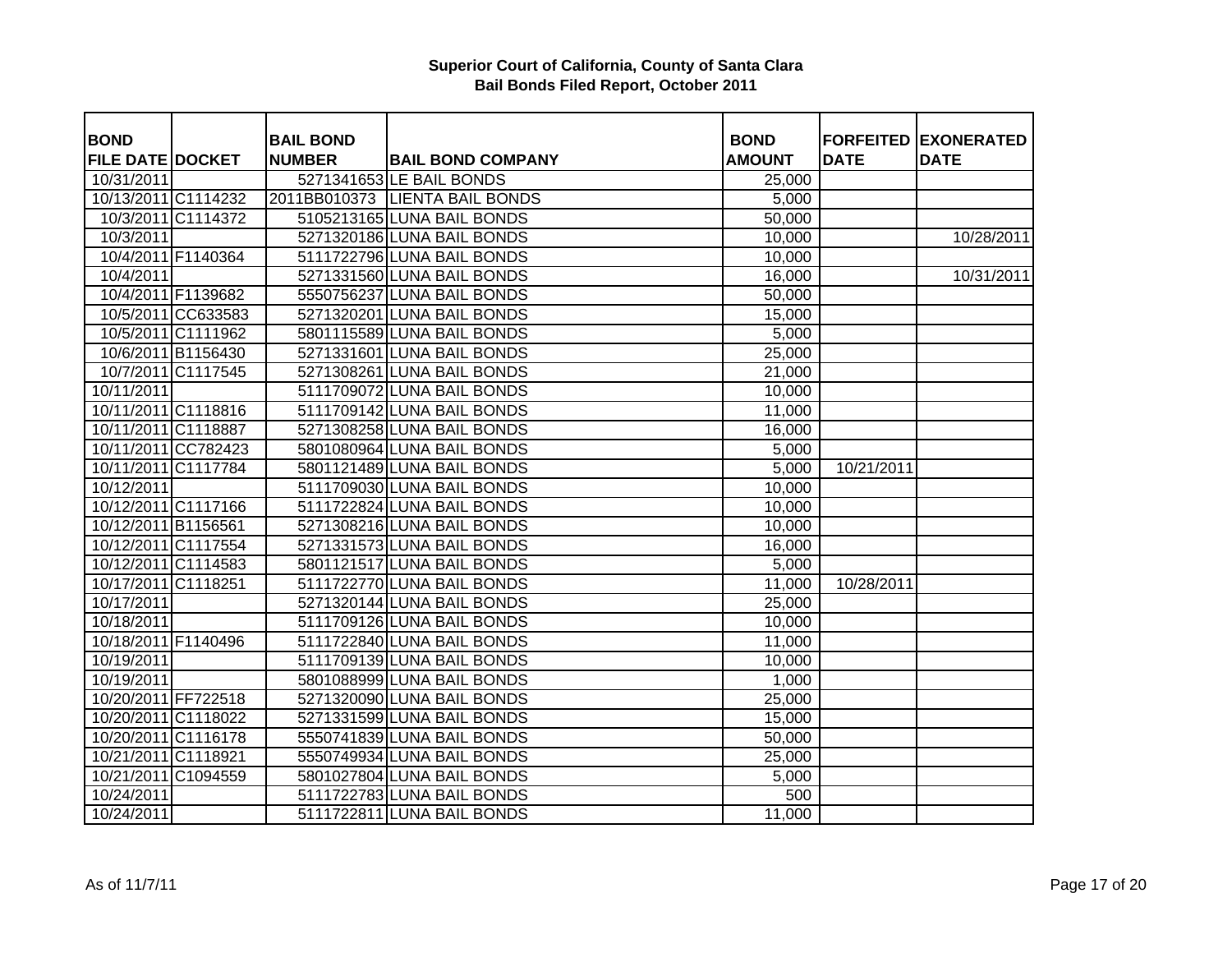| <b>BOND</b>             |                    | <b>BAIL BOND</b> |                                        | <b>BOND</b>   |             | <b>FORFEITED EXONERATED</b> |
|-------------------------|--------------------|------------------|----------------------------------------|---------------|-------------|-----------------------------|
| <b>FILE DATE DOCKET</b> |                    | <b>NUMBER</b>    | <b>BAIL BOND COMPANY</b>               | <b>AMOUNT</b> | <b>DATE</b> | <b>DATE</b>                 |
| 10/24/2011              |                    |                  | 5271330633 LUNA BAIL BONDS             | 26,000        |             |                             |
| 10/25/2011 C1115987     |                    |                  | 5111721504 LUNA BAIL BONDS             | 10,000        |             |                             |
| 10/25/2011              |                    |                  | 5271331557 LUNA BAIL BONDS             | 25,000        |             |                             |
| 10/25/2011 C1109005     |                    |                  | 5801101823 LUNA BAIL BONDS             | 5,000         |             |                             |
| 10/26/2011 C1115603     |                    |                  | 5105209892 LUNA BAIL BONDS             | 70,000        |             |                             |
| 10/26/2011 B1156545     |                    |                  | 5111722837 LUNA BAIL BONDS             | 10,000        |             |                             |
| 10/26/2011 C1107438     |                    |                  | 5271331531 LUNA BAIL BONDS             | 10,000        |             |                             |
| 10/26/2011 B1156654     |                    |                  | 5550756224 LUNA BAIL BONDS             | 30,000        |             |                             |
| 10/31/2011 C1118393     |                    |                  | 5111739297 LUNA BAIL BONDS             | 10,000        |             |                             |
| 10/31/2011              |                    |                  | 5111739312 LUNA BAIL BONDS             | 10,000        |             |                             |
| 10/31/2011 C1118863     |                    |                  | 5271331586 LUNA BAIL BONDS             | 25,000        |             |                             |
| 10/31/2011              |                    |                  | 5271342449 LUNA BAIL BONDS             | 20,000        |             |                             |
| 10/31/2011              |                    |                  | 5271342452 LUNA BAIL BONDS             | 25,000        |             |                             |
| 10/31/2011              |                    |                  | 5550749851 LUNA BAIL BONDS             | 30,000        |             |                             |
| 10/31/2011 CC755428     |                    |                  | 5801137983 LUNA BAIL BONDS             | 5,000         |             |                             |
| 10/24/2011              |                    |                  | 2011CC005822 MICHAEL COLE BAIL BONDS   | 16,000        |             |                             |
|                         | 10/4/2011 F1139999 |                  | 2011CC021785 PACIFIC COAST BAIL BONDS  | 7,500         |             |                             |
| 10/4/2011               |                    |                  | 2011DD012468 PACIFIC COAST BAIL BONDS  | 10,000        |             |                             |
| 10/11/2011 C1091845     |                    | 2011AA112187     | <b>PACIFIC COAST BAIL BONDS</b>        | 5,000         |             |                             |
| 10/11/2011 C1118675     |                    | 2011CC021788     | <b>PACIFIC COAST BAIL BONDS</b>        | 25,000        |             |                             |
| 10/11/2011 C2229802     |                    | 2011DD012470     | <b>PACIFIC COAST BAIL BONDS</b>        | 50,000        |             |                             |
| 10/12/2011 F1140300     |                    | 2011DD012607     | <b>PACIFIC COAST BAIL BONDS</b>        | 5,000         |             |                             |
| 10/13/2011 F1140017     |                    | 2011AA100519     | <b>PACIFIC COAST BAIL BONDS</b>        | 5,000         |             |                             |
| 10/13/2011 C1117693     |                    | 2011CC022185     | <b>PACIFIC COAST BAIL BONDS</b>        | 25,000        |             |                             |
| 10/14/2011 C1115902     |                    | 2011BB033522     | <b>PACIFIC COAST BAIL BONDS</b>        | 5,000         |             |                             |
| 10/18/2011 F1140016     |                    |                  | 2011BB0233523 PACIFIC COAST BAIL BONDS | 10,000        |             |                             |
| 10/19/2011 F1139952     |                    | 2011DD012609     | <b>PACIFIC COAST BAIL BONDS</b>        | 25,000        |             |                             |
| 10/19/2011              |                    | 2011EE006906     | <b>PACIFIC COAST BAIL BONDS</b>        | 15,000        |             |                             |
| 10/19/2011 C1080648     |                    | 2011FF000048     | <b>PACIFIC COAST BAIL BONDS</b>        | 20,000        | 11/1/2011   |                             |
| 10/19/2011              |                    | 2011FF000049     | <b>PACIFIC COAST BAIL BONDS</b>        | 10,000        |             |                             |
| 10/24/2011              |                    | 2011CC022190     | <b>PACIFIC COAST BAIL BONDS</b>        | 25,000        |             |                             |
| 10/24/2011              |                    | 2011FF000050     | <b>PACIFIC COAST BAIL BONDS</b>        | 10,000        |             |                             |
| 10/27/2011 C1119215     |                    | 2011BB033521     | <b>PACIFIC COAST BAIL BONDS</b>        | 10,000        |             |                             |
| 10/28/2011              |                    | 2011EE006905     | <b>PACIFIC COAST BAIL BONDS</b>        | 25,000        |             |                             |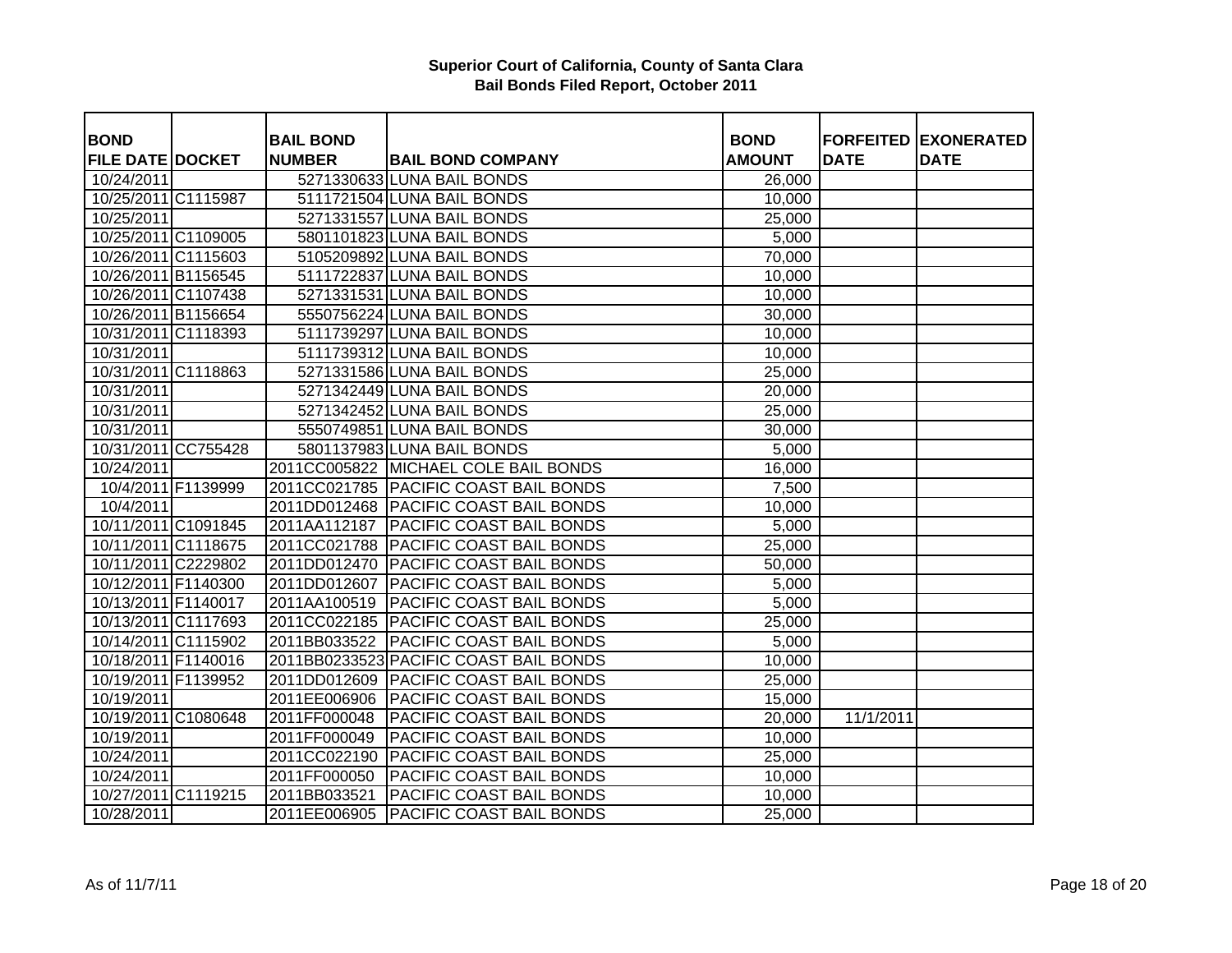| <b>BOND</b>             |                    | <b>BAIL BOND</b> |                                       | <b>BOND</b>   |             | <b>FORFEITED EXONERATED</b> |
|-------------------------|--------------------|------------------|---------------------------------------|---------------|-------------|-----------------------------|
| <b>FILE DATE DOCKET</b> |                    | <b>NUMBER</b>    | <b>BAIL BOND COMPANY</b>              | <b>AMOUNT</b> | <b>DATE</b> | <b>DATE</b>                 |
| 10/31/2011              |                    | 2011AA105842     | <b>PACIFIC COAST BAIL BONDS</b>       | 1,000         |             |                             |
| 10/31/2011 B1154510     |                    | 2011CC021339     | <b>PACIFIC COAST BAIL BONDS</b>       | 6,000         |             |                             |
| 10/12/2011 C1105856     |                    | A5000538842      | PATRICIA DANIELS BAIL BONDS           | 50,000        |             |                             |
| 10/17/2011 B1154569     |                    |                  | 5111684045 PLATINUM BAIL BONDS        | 10,000        |             |                             |
| 10/11/2011 C1117706     |                    | 2011BB029643     | <b>RAMIREZ BAIL BONDS</b>             | 10,000        |             |                             |
| 10/11/2011 C1118641     |                    | 2011DD011801     | <b>RAMIREZ BAIL BONDS</b>             | 25,000        |             |                             |
| 10/27/2011 C1088730     |                    | 2011BB034970     | <b>RAMIREZ BAIL BONDS</b>             | 7,000         |             |                             |
|                         |                    |                  |                                       |               |             |                             |
| 10/31/2011              |                    | 2011DD011802     | <b>RAMIREZ BAIL BONDS</b>             | 10,000        |             |                             |
| 10/25/2011 F1035665     |                    |                  | 5111720031 REASONABLE BAIL BONDS      | 8,000         |             |                             |
| 10/4/2011               |                    | 2011BB032123     | <b>TAPOUT BAIL BONDS</b>              | 8,000         |             |                             |
| 10/11/2011              |                    | 2011CC019020     | <b>TAPOUT BAIL BONDS</b>              | 16,000        |             |                             |
| 10/12/2011              |                    | 2011EE006355     | <b>TAPOUT BAIL BONDS</b>              | 100,000       |             |                             |
| 10/19/2011              |                    | 2011BB009646     | <b>TAPOUT BAIL BONDS</b>              | 10,000        |             |                             |
| 10/21/2011              |                    |                  | 2011CC021336   TAPOUT BAIL BONDS      | 20,000        |             |                             |
| 10/24/2011              |                    | 2011BB020038     | <b>TAPOUT BAIL BONDS</b>              | 5,000         |             |                             |
| 10/24/2011 F1140005     |                    | 2011DD011853     | <b>TAPOUT BAIL BONDS</b>              | 50,000        |             |                             |
| 10/25/2011              |                    | 2011CC021337     | <b>TAPOUT BAIL BONDS</b>              | 25,000        |             |                             |
| 10/26/2011              |                    | 2011BB032124     | <b>TAPOUT BAIL BONDS</b>              | 5,000         |             |                             |
| 10/26/2011 C1113111     |                    | 2011DD011854     | <b>TAPOUT BAIL BONDS</b>              | 50,000        |             |                             |
| 10/28/2011 CC940313     |                    | 2011BB032126     | <b>TAPOUT BAIL BONDS</b>              | 5,000         |             |                             |
| 10/28/2011              |                    | IS30K113424      | TEDD WALLACE BAIL BONDS               | 10,000        |             |                             |
| 10/28/2011              |                    | IS30K113425      | TEDD WALLACE BAIL BONDS               | 15,250        |             |                             |
| 10/14/2011              |                    | AS30K50809       | THANG VO BAIL BONDS                   | 25,000        |             |                             |
| 10/18/2011 F1140016     |                    | AS30K50808       | THANG VO BAIL BONDS                   | 10,000        |             | 11/4/2011                   |
| 10/17/2011 C1103307     |                    | A5000555782      | TONY THE TIGER BAIL BONDS             | 50,000        |             |                             |
| 10/11/2011 C1118639     |                    |                  | 5111721450 VERONICA MELERO BAIL BONDS | 11,000        |             |                             |
| 10/17/2011              |                    |                  | 5550747787 VERONICA MELERO BAIL BONDS | 30,000        |             |                             |
| 10/25/2011              |                    |                  | 5271330620 VERONICA MELERO BAIL BONDS | 25,000        |             |                             |
| 10/28/2011              |                    |                  | 5271330617 VERONICA MELERO BAIL BONDS | 10,000        |             |                             |
| 10/3/2011               |                    | A302126301       | <b>VU BAIL BONDS</b>                  | 25,000        |             | 10/17/2011                  |
|                         | 10/4/2011 B1154241 | A72251578        | <b>VU BAIL BONDS</b>                  | 5,000         |             |                             |
| 10/7/2011               |                    | AUL2081377       | <b>VU BAIL BONDS</b>                  | 35,000        |             | 10/20/2011                  |
| 10/11/2011 C1115619     |                    | A152178901       | <b>VU BAIL BONDS</b>                  | 10,000        |             |                             |
| 10/11/2011 C1117747     |                    | A152178904       | <b>VU BAIL BONDS</b>                  | 10,000        |             |                             |